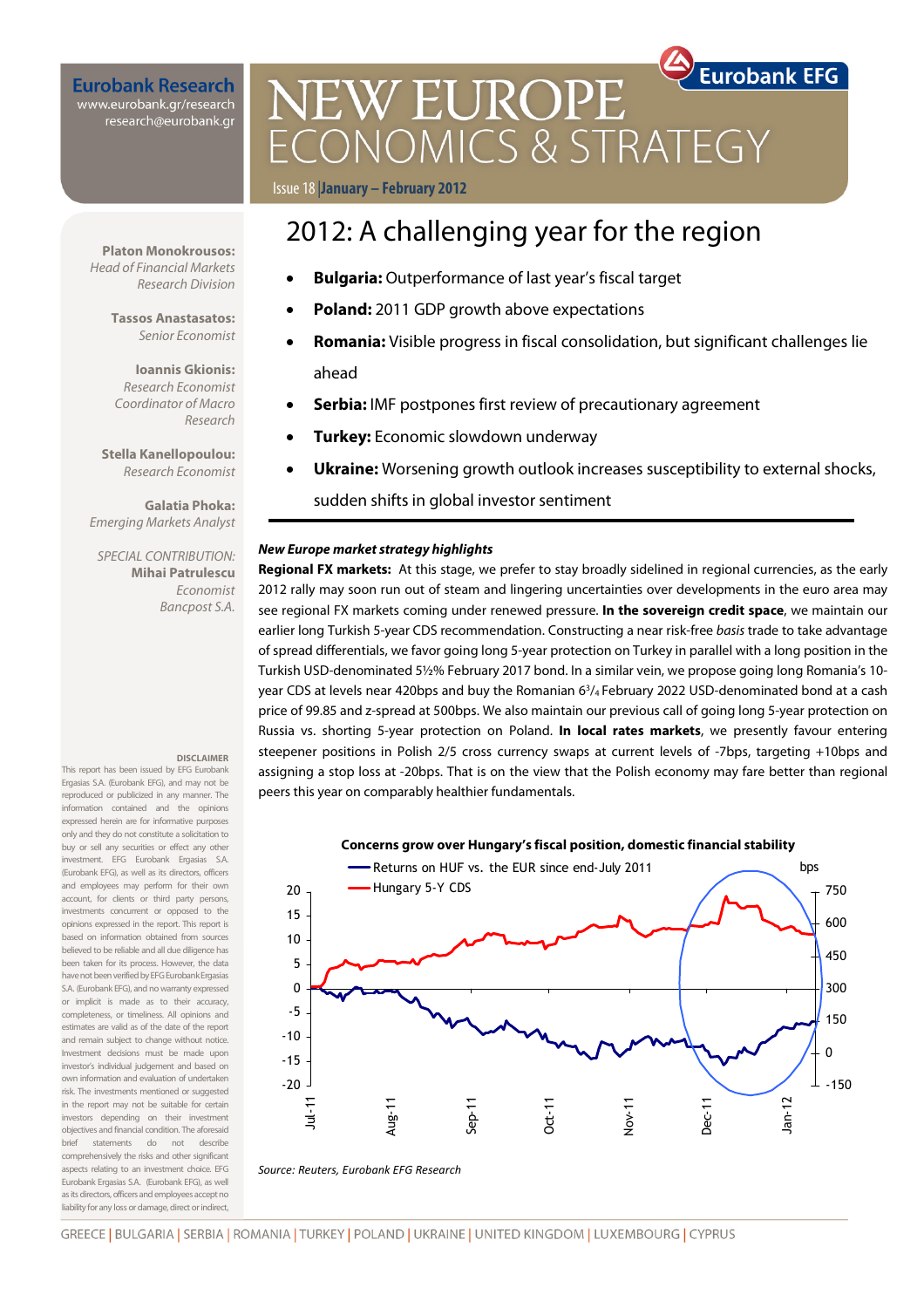

# Table of contents

|              | <b>Eurobank EFG Research Forecasts</b>                                                                              | 3              |
|--------------|---------------------------------------------------------------------------------------------------------------------|----------------|
| I. Overview  |                                                                                                                     | $\overline{4}$ |
|              | II. New Europe - Country Analysis                                                                                   |                |
| a. Bulgaria: | Outperformance of 2011 fiscal deficit target                                                                        | 9              |
| b. Poland:   | 2011 GDP growth above expectations                                                                                  | 11             |
| c. Romania:  | Visible progress in fiscal consolidation, but significant challenges lie ahead                                      | 14             |
|              | Benign inflation environment allows Central Bank to ease monetary conditions<br>Focus:                              | 17             |
| d. Serbia:   | IMF postponed the first review of the precautionary agreement on concerns about the endorsed budget<br>of 2012      | 19             |
| e. Turkey:   | Economic slowdown underway                                                                                          | 22             |
| f. Ukraine:  | Worsening growth outlook increases susceptibility to external shocks, sudden shifts in global investor<br>sentiment | 26             |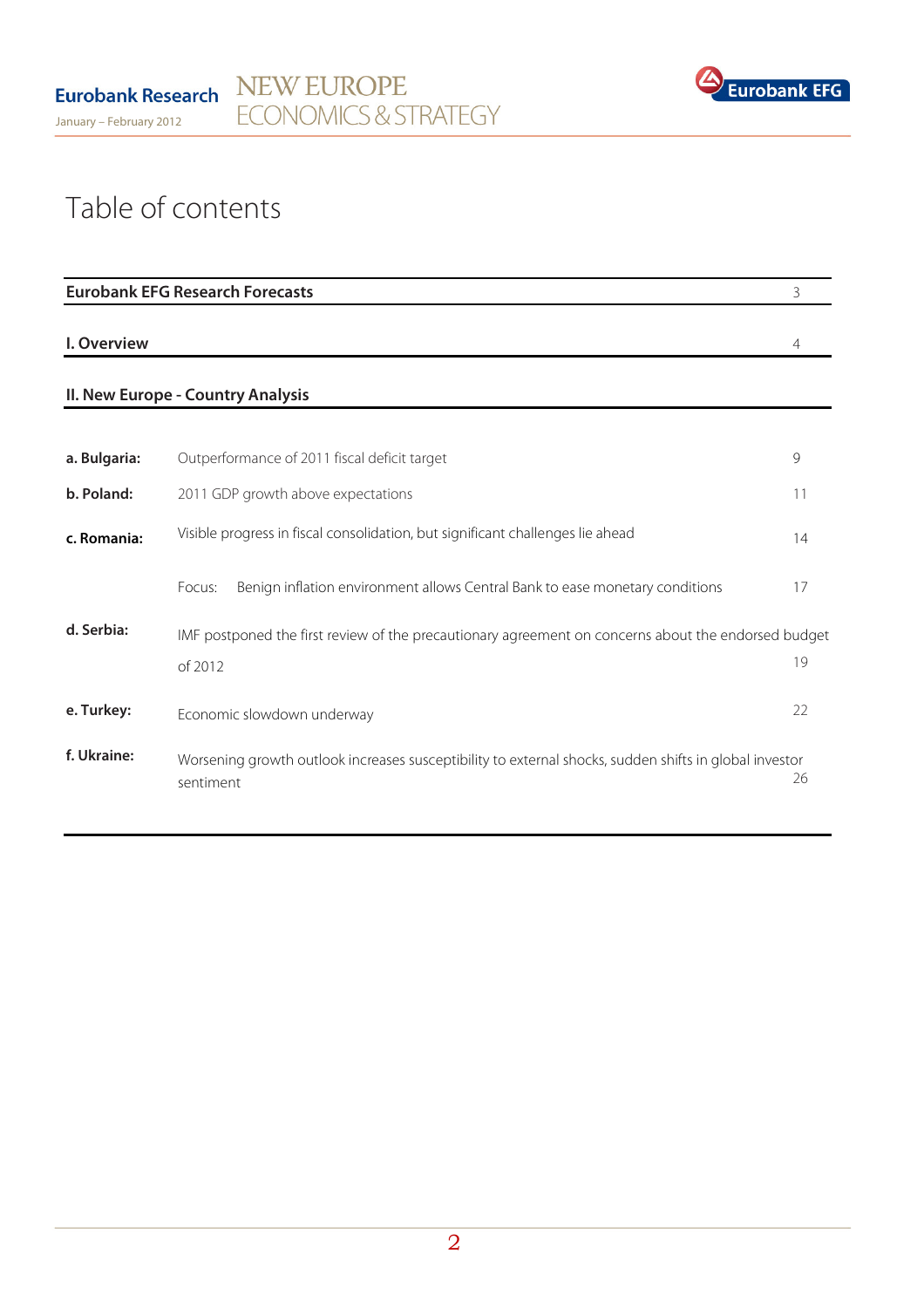January – February 2012



## Summary of key macroeconomic indicators

NEW EUROPE

ECONOMICS & STRATEGY

## Realizations and forecasts

|                   | Real GDP (yoy) |      |      | <b>Consumer Prices (p.a.)</b> |      |      | <b>Fiscal Balance (%GDP)</b> |         |        |
|-------------------|----------------|------|------|-------------------------------|------|------|------------------------------|---------|--------|
|                   | 2010           | 2011 | 2012 | 2010                          | 2011 | 2012 | 2010                         | 2011    | 2012   |
| <b>Bulgaria</b>   | 0.2            | 2.1  | 1.5  | 3.0                           | 4.2  | 2.0  | $-4.0$                       | $-2.0$  | $-1.4$ |
| <b>Poland</b>     | 3.9            | 4.3  | 3.3  | 2.6                           | 4.3  | 3.5  | $-7.8$                       | $-5.6$  | $-4.0$ |
| Romania           | $-1.3$         | 2.5  | 1.0  | 6.1                           | 5.8  | 3.5  | $-6.9$                       | $-4.4$  | $-3.0$ |
| <b>Serbia</b>     | 1.0            | 1.9  | 1.5  | 6.8                           | 11.2 | 5.5  | $-3.6$                       | $-4.6$  | $-4.3$ |
| <b>Turkey</b>     | 9.0            | 8.2  | 3.0  | 8.6                           | 6.4  | 8.0  | $-3.6$                       | $-1.4$  | $-1.3$ |
| <b>Ukraine</b>    | 4.2            | 4.8  | 3.0  | 9.4                           | 8.0  | 8.5  | $-6.5$                       | $-4.2$  | $-3.0$ |
| <b>New Europe</b> | 5.2            | 5.6  | 2.8  | 6.4                           | 6.0  | 5.9  | $-5.6$                       | $-3.4$  | $-2.6$ |
| Euro area         | 1.9            | 1.5  | 0.0  | 1.6                           | 2.7  | 1.9  | $-6.2$                       | $-4.5$  | $-3.5$ |
| <b>USA</b>        | 3.0            | 1.7  | 2.0  | 1.6                           | 3.1  | 2.3  | $-10.5$                      | $-10.0$ | $-8.5$ |

|                   | <b>Current Account (%GDP)</b> |        |        | Policy Rate (e.o.p.) |                |       | $FX*$ (e.o.p.) |       |       |
|-------------------|-------------------------------|--------|--------|----------------------|----------------|-------|----------------|-------|-------|
|                   | 2010                          | 2011   | 2012   | 2010                 | 2011           | 2012  | 2010           | 2011  | 2012  |
| <b>Bulgaria</b>   | $-1.3$                        | 2.5    | 0.5    |                      | currency board |       | 1.96           | 1.96  | 1.96  |
| <b>Poland</b>     | $-4.6$                        | $-4.8$ | $-4.0$ | 3.50                 | 4.50           | 4.00  | 3.96           | 4.46  | 4.10  |
| Romania           | $-4.3$                        | $-3.5$ | $-5.0$ | 6.25                 | 6.00           | 5.00  | 4.28           | 4.32  | 4.40  |
| <b>Serbia</b>     | $-7.2$                        | $-7.5$ | $-8.5$ | 11.50                | 9.75           | 9.00  | 106.1          | 106.9 | 110.0 |
| <b>Turkey</b>     | $-6.5$                        | $-9.5$ | $-8.0$ | 6.50                 | 5.75           | 5.75  | 1.54           | 1.88  | 1.70  |
| <b>Ukraine</b>    | $-2.1$                        | $-5.3$ | $-4.8$ | 7.75                 | 7.75           | 7.75  | 7.96           | 7.99  | 8.10  |
| <b>New Europe</b> | $-5.6$                        | $-3.4$ | $-2.6$ |                      |                |       |                |       |       |
| Euro area         | $-0.5$                        | $-0.6$ | $-0.4$ | 1.00                 | 1.00           | 1.00  | 1.34           | 1.27  | 1.25  |
| <b>USA</b>        | $-3.2$                        | $-3.1$ | $-2.9$ | 0.250                | 0.250          | 0.250 | 0.75           | 0.79  | 0.80  |

Source: National statistics, IMF, EC, Eurobank Research forecasts vs. EUR (TRY and UAH vs. USD)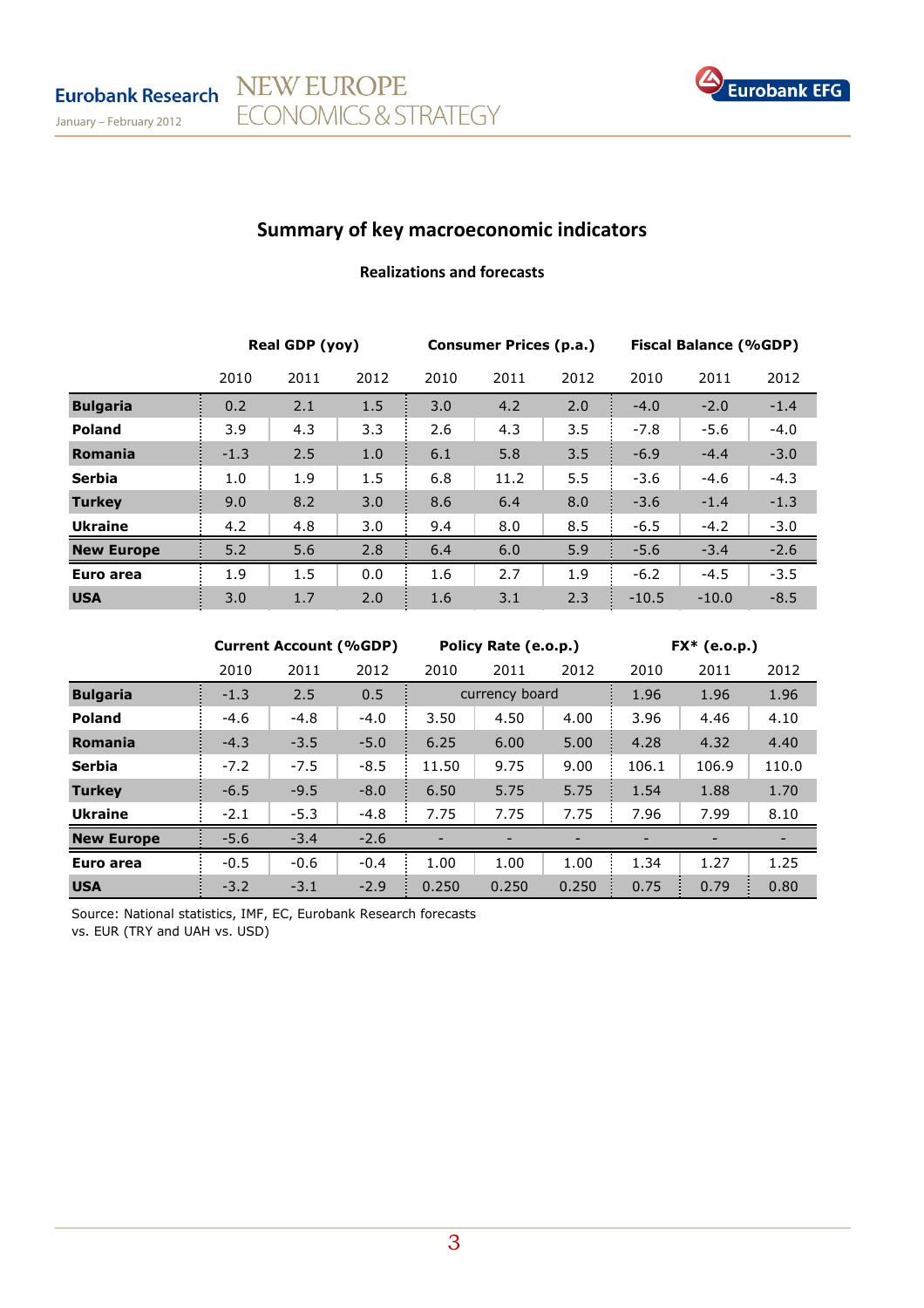

## I. Overview

### **2012: A challenging year for the region**

The onset of 2012 finds New Europe confronted with significant challenges and uncertainties. These have a common denominator: the Eurozone sovereign debt crisis. The crisis is affecting the region through a number of important channels. High exposure to euro area economies via the channels of trade and capital flows as well as inter financial market linkages cast the region vulnerable to downside shifts. Last but not least, the ongoing deleveraging process of the EU banking sector translates into measurable domestic macro prudential risks. In response, talks of a potential co-ordination of all stakeholders (official sector-regulators and private sector) in the form of a new Vienna type initiative are already underway.

Despite increasing risks and high uncertainties, our baseline scenario is still for a positive GDP growth trajectory this year for most economies in the region. This view is expected to materialize under the assumptions of a mild recession in the euro area and the absence of significant unforeseen external shocks. In any case, growth is expected to be slower than in the past year and to remain well below potential in most New Europe economies. Although conditions may defer across regional economies, the overall trend will likely be for growth to be primarily driven by subdued domestic demand and, to a lesser extent, by weaker net exports dynamics.

## **Region better positioned now than in 2008 to withstand external shocks**

In our view, 2012 will likely prove to be a bifurcation year. Without any doubt, the first months will be a testing period of adjustment for most New Europe economies. Yet, the sensitivity of individual economies to the lingering euro area sovereign debt crisis will, no doubt, depend on the degree of dependence on external financing as well as other country-specific idiosyncratic characteristics.

As an overall assessment, we believe that by no means 2012 and 2008 are the same. Most countries in New Europe have done their homework in terms of economic policy over the past three years. First of all, their macroeconomic fundamentals are now much stronger than in the period following the Lehman debacle in September 2008. Massive pre-crisis macro imbalances have been absorbed, much-needed fiscal consolidation programs have been implemented and fiscal metrics in most regional economies are now much healthier compared to Western peers.

At the same time, a number of countries are running with relative success IMF-led programs. These programs have equipped respective authorities with significant FX reserves ammunition

and have guided them in the implementation of important structural reform programs. All in all, the aforementioned developments place the region in a better position than in 2008 to withstand a worsening external environment.

#### **Increasing evidence of economic slowdown**

After recording broadly strong GDP growth readings in the third quarter of last year, most economies in New Europe appear to have embarked on a decelerating path, mainly as a result of a worsening external environment and the lingering debt crisis in the euro area. Regional PMI data for January confirm the weakening trend in manufacturing activity, with even the region's outperformers failing to escape unscathed. Only in Poland there are some signs of a broad based pick-up in domestic activity, with the country's latest PMI survey (January 2012) recording a rise in the headline index to 52.2 from a 2-year low of 48.8 reached last December.

Prospects remain favorable for the Polish economy with real GDP growth anticipated to come in at 3.3% this year (Eurobank Research forecast) after a +4.3% realization in 2011. Turkey, last year's star performer, is expected to register a sharp slowdown in economic activity to 2.4-3.0% in 2012 after an estimated expansion of around 8.0% last year. Ukraine's export-driven economy grew by 5.1% yoy in 2011 outpacing earlier analyst expectations. Yet domestic GDP growth is expected to decelerate this year on the back of lower external demand and increased funding pressures.

Economic growth in other economies in the region is likely to broadly stagnate this year as demand from abroad weakens. In addition, domestic demand dynamics will likely remain subdued as ongoing fiscal consolidation, weaker capital inflows and tightened lending conditions will continue to weigh on the outlook of private consumption and investments. Unfavorable base effects stemming from a broadly strong growth performance in the first three quarters of last year, renewed depreciating pressures on domestic currencies and risks of deleveraging by euro area parent banks constitute additional headwinds to the region's growth outlook in 2012.

## **Softening domestic economic activity, easing inflation pressures support case for looser monetary policies ahead**

As we noted in our previous New Europe Economics & Strategy issue (December 2011), monetary policy is currently the primary tool for supporting domestic economic activity, given the ongoing fiscal consolidation in the region. Supporting the case for further monetary policy easing ahead, inflation pressures have recently subsided, domestic demand dynamics are weakening and the impact of past hikes in regulated price will wane going forward. The potential for further declines in oil prices from the peaks recorded last year may also favor. More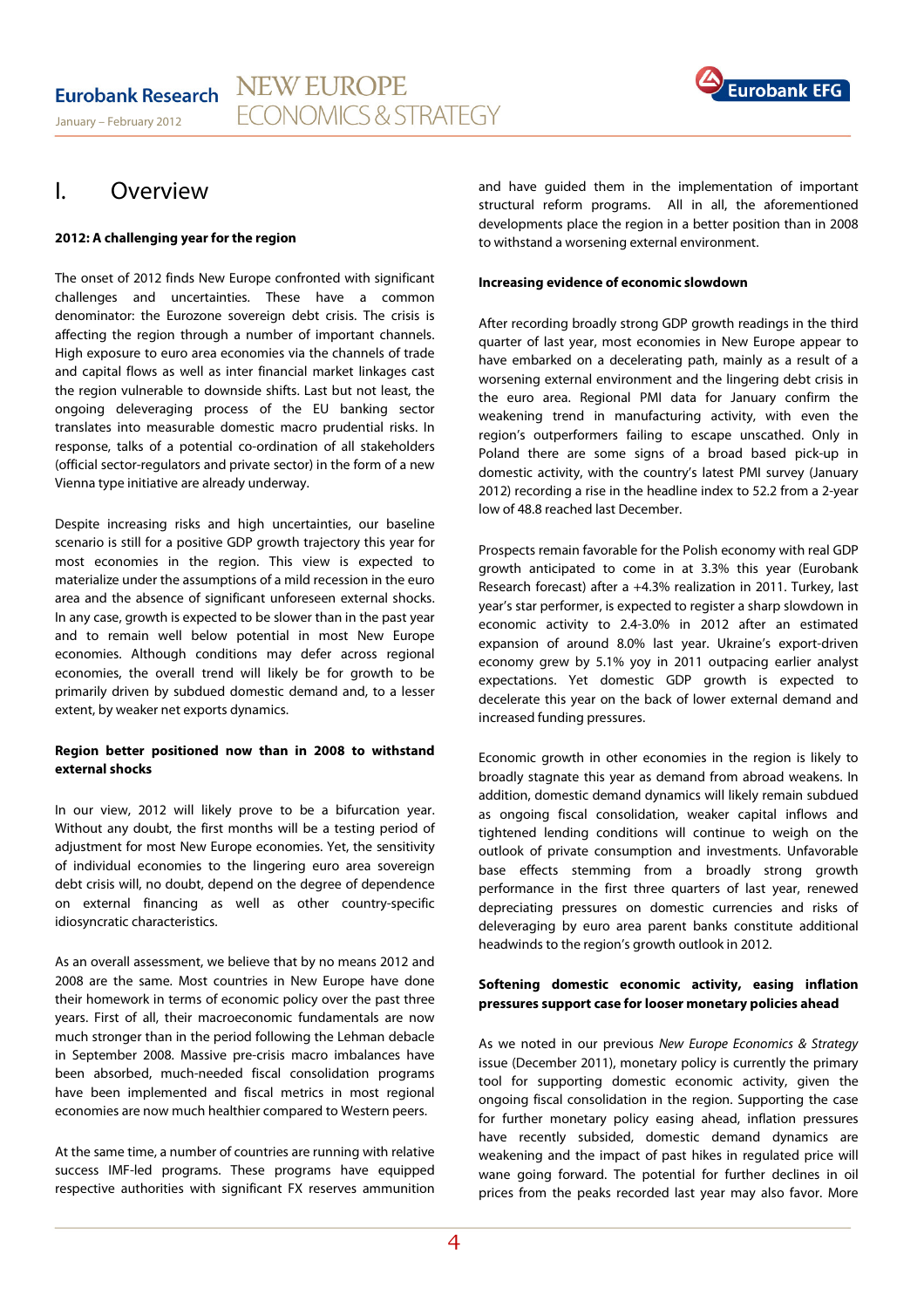

importantly, the recent recuperation witnessed in regional currencies – if sustained – is likely to provide additional room for lower policy rates ahead.

Acknowledging rising risks to the domestic growth outlook several central banks in New Europe have already embarked on a monetary easing cycle. The National Bank of Serbia was among the first in the region to cut policy rates, being encouraged by the domestic disinflation process (Serbian CPI slid to a 1-½-year trough of 7.0% in December). Since the inception of its latest monetary easing cycle in June 2011, the Central Bank has delivered 300bps of cumulative rate cuts, bringing its key twoweek repo rate to 9.50%.

With domestic inflation hitting a record low of 3.14% in December and GDP growth braced for a slowdown in the period ahead, the National Bank of Romania (NBR) lower its key policy rate by 75bps cumulatively since November to a record low of 5.50%, currently. Even the Central Bank of Ukraine, which had held fire since October 2010, slashed its overnight interest rates by 25bps in late January in order to provide support to the slowing domestic economy. The Central Bank cut the overnight rate on unsecured loans to 11.00% from 11.25%, the rate on loans under collateral of government T-bills to 9.00% from 9.25% and maintained its key discount rate stable at 7.75%.

Poland's Central Bank has kept interest rates unchanged at 4.50% since June as inflation remains stubbornly above its 2.5%+/-1% target. However, the market's median forecast is for some further monetary easing in H2:2012 as inflation pressures gradually ebb. On the other hand the Central Banks of Turkey and Hungary have retained their tightening bias as the depreciation of their domestic currencies last year aggravated inflation pressures in the former and fanned financial stability risks in the latter.

Although weak domestic demand dynamics may argue for lower rates ahead, the Central Bank of Hungary (MNB) hiked its key policy rate by a total of 100bps to 7.00% in two separate tightening moves in November and December last year. The move arguably aimed to support the forint and contain risks stemming from high domestic FX lending. Encouraged by the forint's recent recovery, the Bank held its horses in January, disappointing market participants who expected another interest rate increase.

Separately, the Central Bank of Turkey has maintained its monetary tightening bias since late October, continuing along a broadly unorthodox policy mix that has been in place since late 2010. With increasing evidence suggesting that the CBT's tightening policy moves are bearing fruit we expect that the Central Bank to continue along these lines for the greater part of the current year.

#### **Hungary macroeconomic outlook 2012: Brief Assessment**

Hungary's macroeconomic prospects have deteriorated significantly in recent months. The debt crisis in the euro area is taking a toll on the country's exports-oriented economy, while fiscal and monetary tightening ahead is anticipated to keep domestic demand subdued. In addition, high public sector debt levels (currently, the highest in Central and Eastern Europe at ca 80%-of-GDP) and considerable household leverage in FX loans are stirring worries over Hungary's fiscal and financial stability position going forward. This holds especially as the forint eased to record low levels against major currency peers in recent months. Note that 65% of total household loans are FXdenominated, particularly in CHF, Exacerbating these concerns were the unconventional policies the Fidez-led government has been pursuing since coming into power in mid-2010. Among them, was the decision to bring to an abrupt end an existing €20bn financial aid package agreed with official lenders in 2008. Another was the adoption of legislation enforcing the transfer of mandatory private pension fund assets into the state system, aiming to plug budget holes and avoid tough fiscal austerity measures.

According to financial markets regulator, PSZAF, some \$16.1bn worth of assets were transferred to the state's coffers from mandatory private pension funds mid-last year. However, the move, which effectively overturned a reform endorsed in the late 90s, was heavily criticized on the basis that it constitutes a renationalization of the pension system. Its one-off impact is not expected to provide any structural adjustment to the budget or offer a sustainable improvement in the country's fiscal position longer-term.

In support of the aforementioned, the European Commission projects Hungary's 2011 budget balance to run a surplus of 3.6% of-GDP thanks to the pensions' one-off transfer. However, a swing back into a deficit near 3%-of-GDP is anticipated in 2012, even after taking into account the austerity measures adopted recently.

Last year's actual deterioration in government finances is more clearly reflected in the Commission's structural budget forecasts, which envision a 5%-of-GDP deficit in 2011 following a 3.8%-of-GDP shortfall a year earlier. . It is worth noting that in its latest assessment of five EU countries under the Excessive Deficit Procedure (EDP), the European Commission judged that Hungary was the only country failing to implement sufficient fiscal consolidation. As a result the Comission decided to extend Hungary's EDP procedure (in place since 2004) for an additional period

Increased tax levies on domestic banks and an early FX mortgage repayment scheme, which essentially allows indebted households to repay their loans at favorable rates at the expense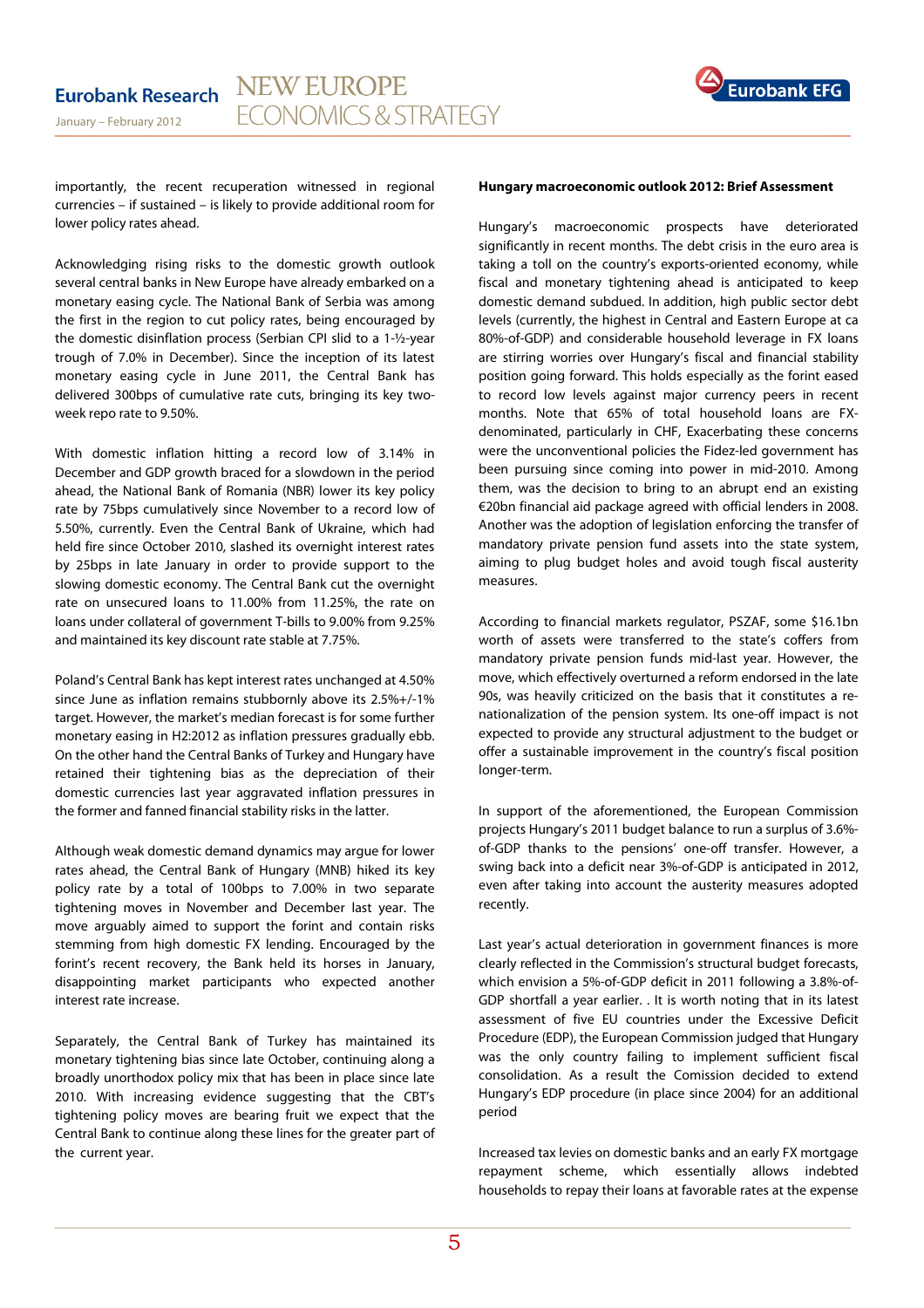

of banks, stirred additional controversy. Moreover, the government pushed trough parliament earlier this year legislation that was considered of breaching European Union rules and undermining the independence of, among others, the central bank and the judiciary. In response, the European Commission launched legal action against Hungary.

In view of the aforementioned, investor confidence towards Hungarian assets has waned recently. Hungary recently lost its investment grade from all three major credit rating agencies. Moreover, government bond yields soared to multi year highs earlier this year, external debt spreads widened significantly in the last six months and the forint hit a record low in early 2012.

### **Financial markets in the region start the year on firm footing**

After suffering double digit losses in 2011, **equity markets in New Europe** rallied over the first month of this year as global risk appetite improved, thanks to global central bank liquidity support and optimism that the US and German economies will fare better than initially expected. Optimism about a finalization of the Greek debt swap deal also favored, although the euro area sovereign debt crisis remains in the epicenter of market attention.

The **MSCI Emerging Europe Equity index**, which lost more than 25% last year, stood more than 20% firmer on February 7 from its levels at the end of 2011. At a regional level, all major market indices stood in a positive territory in early February, with most having recorded monthly gains in excess of 10%. Turkey's main stock index **ISE 100,** which touched its lowest level in 1-½-years in mid-August, staged a strong rebound in the first few weeks of this year (+18%) leading the region's gains. Hungary's **BUX** and Romania's **BETI** followed suit (+15% each). Poland's **WIG20** also posted double-digit gains (+10%) over the first month of the year, while Ukraine's **PFTS** and Serbia's **BELEX15** lagged behind with respective gains of ca 8% and 6%. Bulgaria's **SOFIX**, which fared much better compared to its regional peers in 2011, was the exception to stand in a marginally negative territory at the beginning of February.

**Regional currencies**, which came under considerable pressure late last year, received in early 2012 significant support from a notable improvement in global risk sentiment. Notably, the **Turkish lira** staged a 7% rally in the first few weeks of 2012, bouncing to a near 3-month high of 1.74/USD in early February. Its gains were facilitated by the new measures adopted by the central bank to support the domestic currency, a tighter monetary policy outlook in the period ahead and a further improvement in the current account deficit. The currency posed as last year's major underperformer in the region having plummeted to record lows of 1.9230/USD in December against a backdrop of increased market skepticism over the Central Bank's policy deliberations, high external imbalances and an unfavorable global environment.



### **New Europe indices recovered part of last year's losses in January**

Source: Reuters, EFG Eurobank

Elsewhere, the **Polish zloty** strengthened by around 6% against the euro since the beginning of this year, after depreciating by ca 11% in 2011. The **Hungarian forint**, which touched a record low of 324.10/EUR in early January reversed course to stage a 12% rebound thereafter. In view of the forint's steep depreciation trend in recent months, Hungary's central bank (MNB) resorted to monetary tightening late last year in order to support the ailing currency. It delivered a 50bps rate hike in each of the MPC's meetings in November and December. However, the MNB's decision to hold its fire and disappoint expectations for a third consecutive policy rate increase proved to have a limited impact on the unit.

Among the laggards so far this year are the **Ukrainian hryvnia**  and the **Romanian leu**. The latter touched a 1-½-month trough near 10.6/EUR in late January. Against the US dollar – to which the UAH is loosely pegged at around 8/USD - the currency weakened earlier this year towards a 2-year trough of 8.06. The frozen IMF deal and heightened risk aversion were among the main factors of the UAH's latest underperformance. As a result, speculation has been on the rise lately that the central bank may opt to adjust its peg bounds in order to alleviate depletion pressures on hard currency reserves. The **Romanian leu** remains little changed so far this year, following 75bps of cumulative rate cuts since last November in three separate central bank moves aimed at supporting the domestic economy.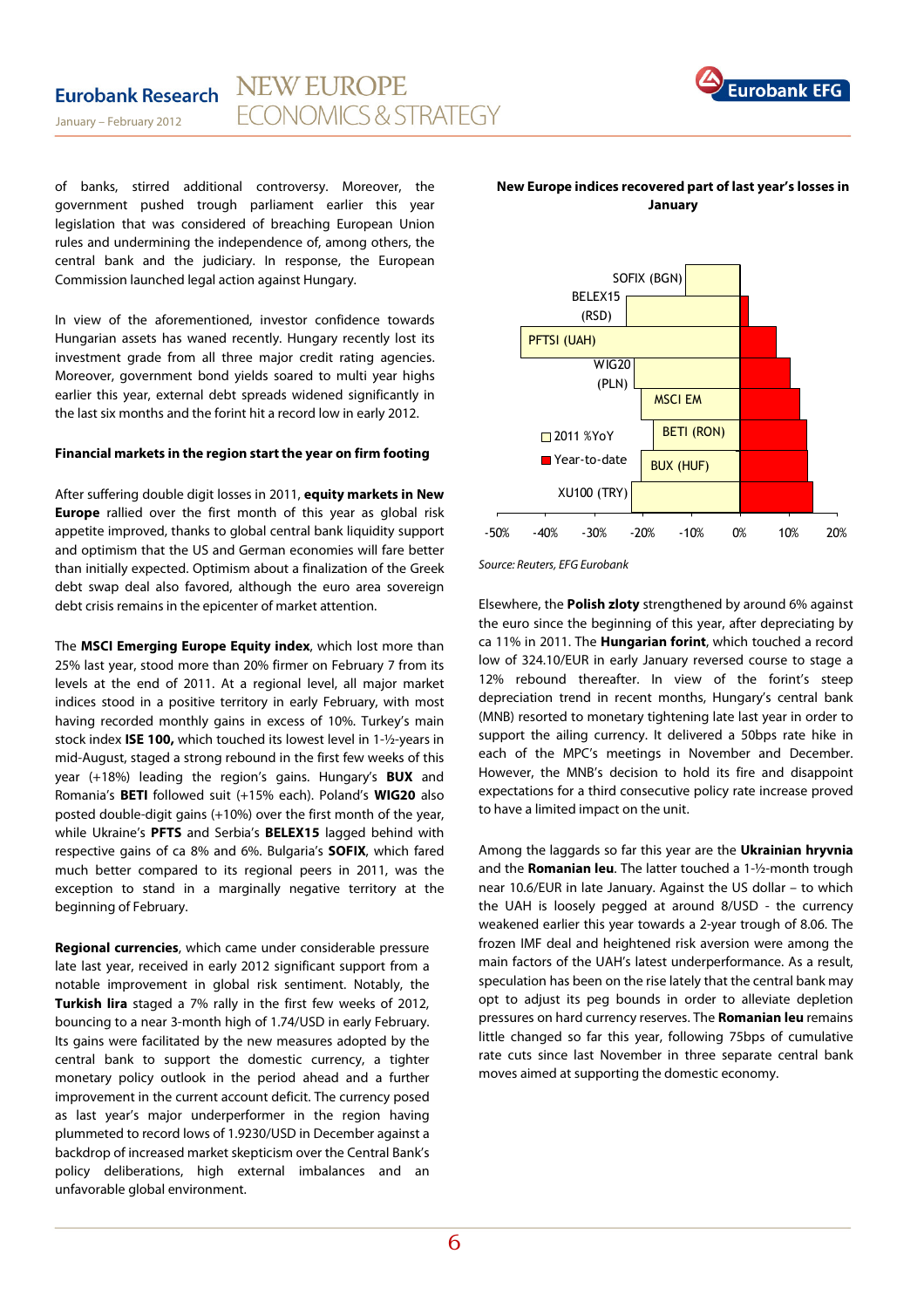January – February 2012



#### **Regional FX markets start the year on a front footing**

**NEW EUROPE** 

**FCONOMICS & STRATEGY** 

Source: Reuters, EFG Eurobank

In the **local rates markets,** yields of government bonds eased significantly in recent weeks thanks to improving risk sentiment. Turkey and Hungary are leading the gains so far in 2012, following a broadly disappointing performance for the greater part of last year. In Turkey, the rally has primarily been concentrated in the short-end of the yield curve, with the 2-year benchmark standing nearly 240bps lower in early February compared to a near 2-½-year high above 11% hit earlier in the year. In Hungary, the long-end of the yield curve fared better, with the 10-year government bond yield sliding ca 60bps in early 2012 towards a 1-½-month trough near 9%.

## **Local rates markets gain ground on improved risk appetite, monetary policy easing expectations ahead**



Source: Reuters, Bloomberg, EFG Eurobank

In a similar vein, **external debt spreads** over the last month or so. Indicatively, the **Hungarian 5-year CDS spread** narrowed by nearly 200bps in late January after hitting a 3-year peak of 754bps earlier that month, thanks to improving risk appetite and optimism that a new IMF deal will eventually be sealed.

**Eurobank** 

In **Ukraine**, which largely underperformed its peers last year, concerns about the country's ability to service its public debt and external financing requirements have escalated recently. That is especially as the government has so far failed to produce a breakthrough in negotiations with the IMF for a resumption of the \$15bn Stand-By Arrangement that was brought to a standstill in early 2011. Against this background, **Ukrainian 5-year CDS spreads** stood around 815bps in early February, little changed compared to their end-2011 levels.

In Turkey, external debt markets have rallied over the last three weeks as the current account deficit appears to have embarked on a slow but gradual adjustment and risk sentiment towards the region has improved. In response, **Turkish 5-year CDS spreads** hovered around levels of 263bps on February 2, having narrowed by around 85bps after hitting a 3-year high earlier this year. Meanwhile, **Bulgaria's 5-year CDS spreads** stood at around 320bps in early February, some 125bps narrower from a 2-½-year peak of 445bps touched last November.

#### **External debt spreads narrow from recent peaks in early 2012**



Source: Reuters, Bloomberg, EFG Eurobank

#### **Strategy - Emerging New Europe Markets**

**Regional FX markets:** Our recommended trade of shorting the TRY-basket hit the suggested target of 2.10 in mid-January. Moreover, in late December we collected profits on our short **EUR/RON trade** targeting levels around 4.28, while our long **€/RSD** position hit our suggested stop-loss level of 105.0. At this stage, we prefer to stay broadly sidelined in regional currencies, as the early 2012 rally may soon run out of steam and lingering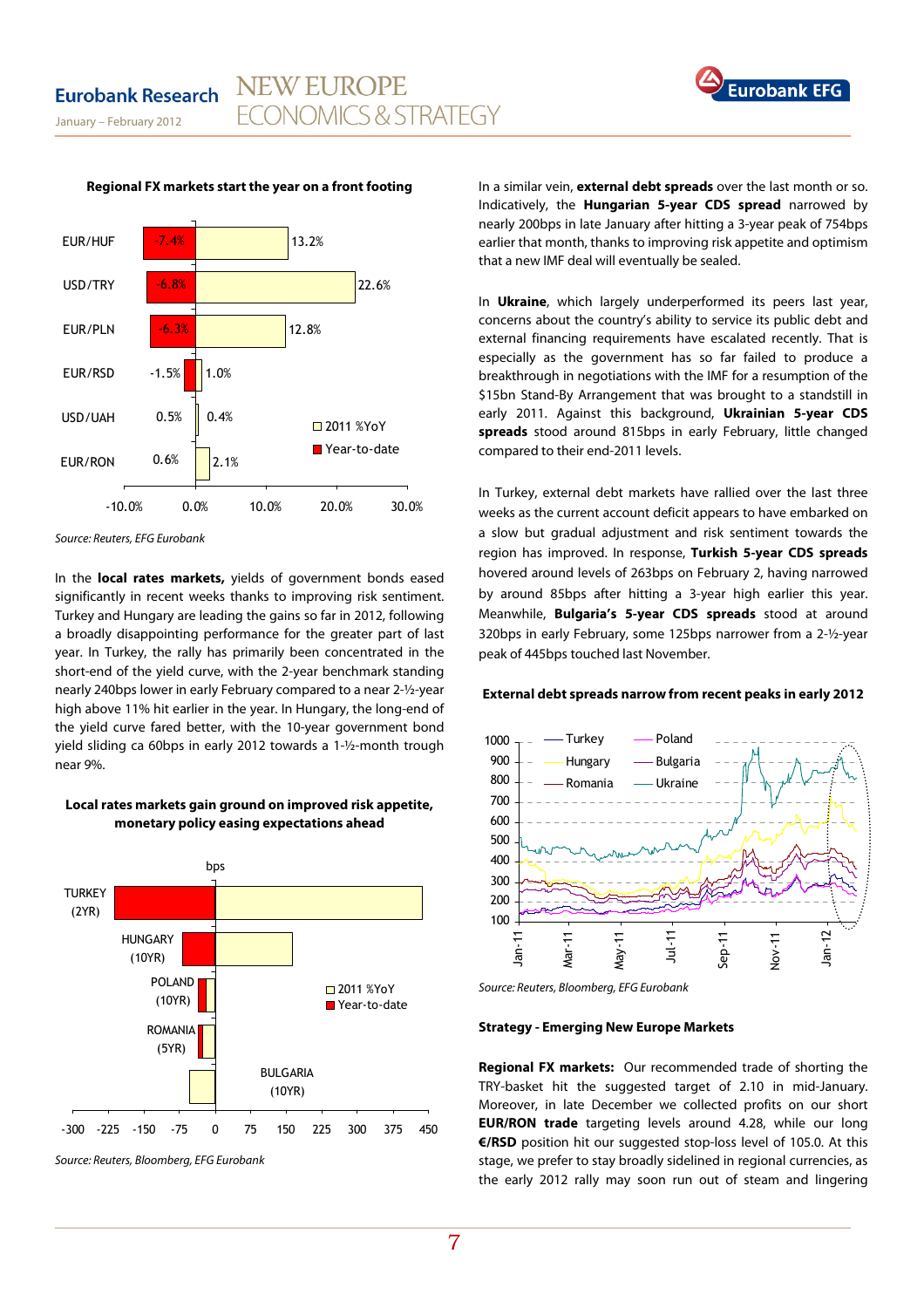

uncertainties over developments in the euro area may see regional FX markets coming under renewed pressure.

**In the sovereign credit space**, we maintain our earlier long Turkish 5-year CDS recommendation (entry level: 250bps and stop loss near the October 27 low of 220bps). At current levels near 300bps we favor taking profits on half of our position and maintain the rest of the trade targeting higher levels between 325-350bps. Constructing a near risk-free basis trade to take advantage of spread differentials, we favor going long 5-year protection on Turkey (current level near 265bps) in parallel with a long position in the Turkish USD-denominated 5½% February 2017 bond (zspread at 333bps currently and cash price of 102.75). The current spread stands at around 70bps and we target a tightening towards 30bps.

In a similar vein, we propose going long Romania's 10-year CDS at levels near 420bps and buy the Romanian 6<sup>3</sup>/<sub>4</sub> February 2022 USDdenominated bond at a cash price of 99.85 and z-spread at 500bps. The latter trade targets a narrowing of the basis from levels of 80bps to 30bps. Alternatively, the more liquid Romanian 5-year CDS at levels of 385bps could be utilized with entry at 115bps and target of 60bps. With Polish 5-year CDS spreads currently around 15bps wider compared to those of Russia, we maintain our previous call of going long 5-year protection on Russia vs. shorting 5-year protection on Poland (target: -50bps; stop-loss at +30bps).

**In local rates markets**, we closed half of our previous short-term steepener position in Turkish 2/10s cross currency swaps at the - 180bps stop loss hit in early January. Later in the same month, we took a 50bps profit on the rest of the trade, when our suggested target of -100bps was hit. In view of the recent rally in short-end of the yield curve, we prefer to stay side-lined on this asset class. However, we presently favour entering steepener positions in Polish 2/5 cross currency swaps at current levels of -7bps, targeting +10bps and assigning a stop loss at -20bps. That is on the view that the Polish economy may fare better than regional peers this year on comparably healthier fundamentals.

#### **Written by**

**Galatia Phoka Emerging Markets Analyst**  gphoka@eurobank.gr

**Ioannis Gkionis: Research Economist Coordinator of Macro Research**  igkionis@eurobank.gr

**Stella Kanellopoulou: Research Economist**  skanellopoulou@eurobank.gr **Special thanks to:**  Costas Katsileros Stavros Daliakopoulos Konstantinos Dimaresis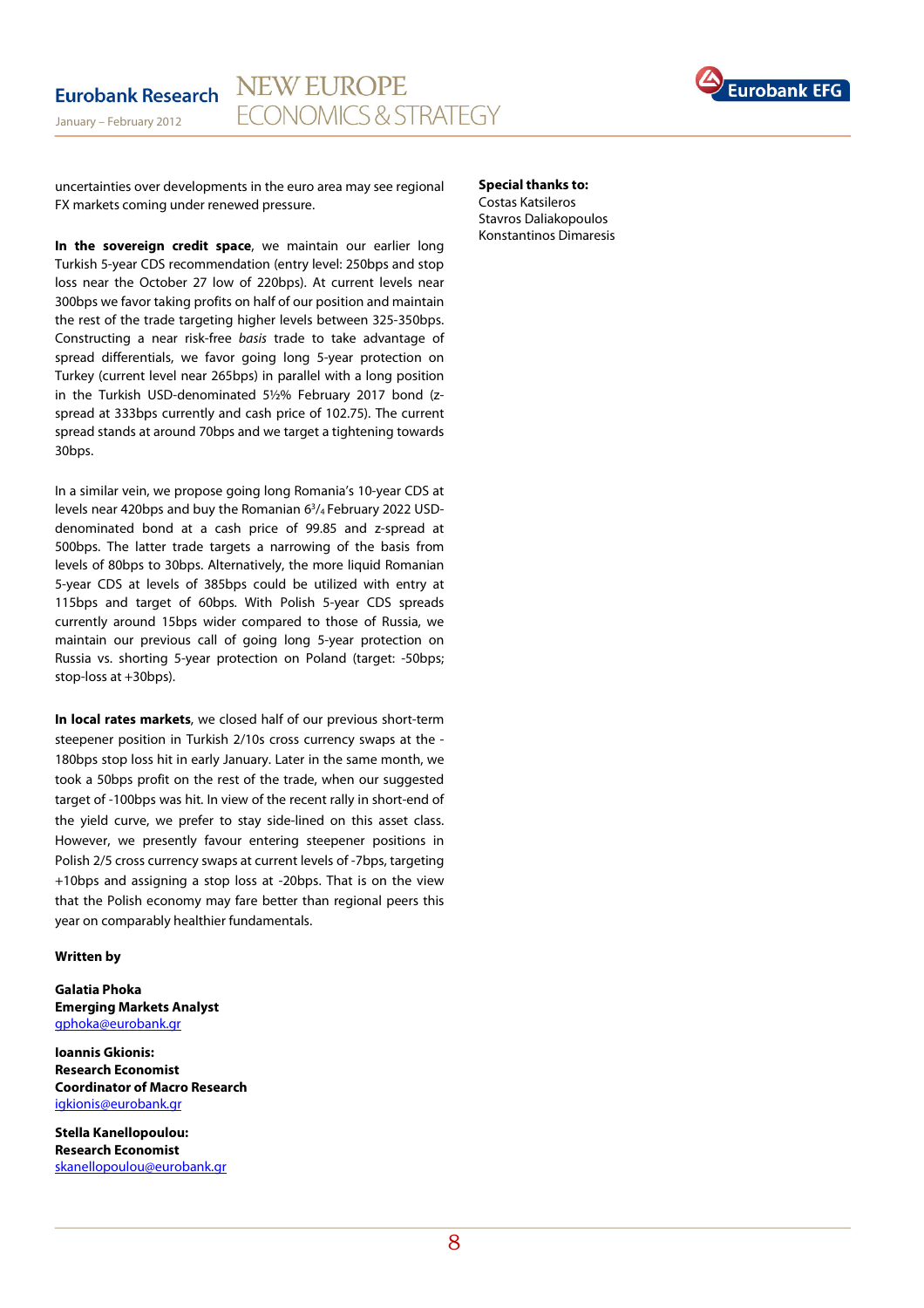

## II. New Europe – Country Analysis: **Bulgaria**

## **Outperformance of 2011 fiscal deficit target**

- Strong budget execution in first 11 month of 2011 signals outperformance of full-year deficit target
- Worsening external environment, uncertainties over the euro area debt crisis continue to weigh on the domestic economy
- Short term indicators predispose for a soft GDP reading in Q4:2011

## **Strong budget execution in first 11 month of 2011 signals outperformance of full-year deficit target**

The latest budget execution data reveals that the full-year deficit target for 2011 is likely to be outperformed. The year-to-November general government deficit (cash basis) declined by 43.8% yoy to BGN 1.05bn or 1.4%-of-projected GDP. This compares with a 2.6%-of-GDP deficit realization in the same period a year earlier. Budget revenues improved in the first eleven months of 2011, albeit remaining below their pre-crisis levels. Total proceeds expanded by 6% yoy, to BGN 22.6 bn assisted by improved tax collections and higher domestic inflation in the first half of the year. However, they still lagged behind a corresponding full-year budget target of BGN 25.8 bn. As a percentage of projected GDP, total revenues reached 29.4%, marginally down from 30.3% in the same period a year earlier. Direct tax revenues outperformed, rising by 9.4% yoy despite weak labor market conditions and anemic domestic demand. Separately, the increase in the VAT rate in tourist services and improved tax collections boosted indirect taxes by 9.2% yoy. In a similar vein, social security contributions rose by 10.9% yoy in January-November, while non-tax revenues declined by 1.1% yoy over the same period.

On the expenditure side, total budget outlays in the first eleven months of 2011 grew by 2% yoy to BGN 23bn, remaining well below the corresponding full-year budget target of BGN 27bn. As a percentage of projected GDP, total expenditures reached 29.9%, down from 30.3% in the same period a year earlier. The most important components of budgetary expenditure, i.e., public wages and pensions, remained broadly flat in nominal terms for a second year in a row, while in ppt-of-GDP terms they declined to 4.7% and 13.4%, respectively from 5.2% and 14.3% in the first eleven months of 2010. The observed restraint in budgetary expenditure was decisively facilitated by the under execution of the public investment program. Only 66.9% of

| <b>Bulgaria: Eurobank EFG Forecasts</b>                 |         |                |        |        |  |  |  |  |
|---------------------------------------------------------|---------|----------------|--------|--------|--|--|--|--|
|                                                         | 2009    | 2010           | 2011f  | 2012f  |  |  |  |  |
| Real GDP (yoy%)                                         | $-5.5$  | 0.2            | 2.1    | 1.5    |  |  |  |  |
| Final Consumption                                       | $-7.3$  | $-1.1$         | 1.2    | 1.0    |  |  |  |  |
| Gross Capital Formation (Fixed)                         | $-17.6$ | $-16.5$        | 1.0    | 2.0    |  |  |  |  |
| Exports                                                 | $-11.2$ | 16.2           | 10.0   | 2.0    |  |  |  |  |
| Imports                                                 | $-21.0$ | 4.5            | 7.5    | 3.5    |  |  |  |  |
| Inflation (yoy%)                                        |         |                |        |        |  |  |  |  |
| HICP (annual average)                                   | 2.5     | 3.0            | 4.2    | 2.0    |  |  |  |  |
| HICP (end of period)                                    | 1.6     | 4.4            | 2.8    | 1.8    |  |  |  |  |
| Fiscal Accounts (%GDP) - Cash Basis                     |         |                |        |        |  |  |  |  |
| General Government Balance                              | $-0.9$  | $-4.0$         | $-2.0$ | $-1.4$ |  |  |  |  |
| Gross Public Debt                                       | 15.6    | 16.7           | 17.5   | 18.3   |  |  |  |  |
| Primary Balance                                         | $-0.2$  | $-3.3$         | $-1.0$ | $-0.5$ |  |  |  |  |
| Labor Statistics - National Definitions                 |         |                |        |        |  |  |  |  |
| Unemployment Rate (registered, %)                       | 9.1     | 9.2            | 10.5   | 10.0   |  |  |  |  |
| Wage Growth (total economy)                             | 11.8    | 6.3            | 5.5    | 3.5    |  |  |  |  |
| <b>External Accounts</b>                                |         |                |        |        |  |  |  |  |
| Current Account (% GDP)                                 | $-8.9$  | $-1.3$         | 2.5    | 0.5    |  |  |  |  |
| Net FDI (EUR bn)                                        | 2.4     | 1.8            | 0.9    | 1.5    |  |  |  |  |
| FDI / Current Account (%)                               | 78.2    | 374.0          | Na     | Na     |  |  |  |  |
| FX Reserves (EUR bn)                                    | 12.9    | 14.1           | 13.5   | 15.0   |  |  |  |  |
| <b>Domestic Credit</b>                                  | 2009    | 2010           | 02 11  | 03 11  |  |  |  |  |
| Total Credit (%GDP)                                     | 79.2    | 76.4           | 73.8   | 72.7   |  |  |  |  |
| Credit to Enterprises (%GDP)                            | 49.4    | 48.2           | 46.8   | 46.7   |  |  |  |  |
| Credit to Households (%GDP)                             | 28.2    | 26.4           | 25.1   | 24.6   |  |  |  |  |
| FX Credit/Total Credit (%)                              | 58.6    | 61.3           | 62.1   | 63.3   |  |  |  |  |
| Private Sector Credit (yoy)                             | 4.5     | 2.1            | 3.3    | 3.2    |  |  |  |  |
| Loans to Deposits (%)                                   | 120.5   | 112.9          | 108.2  | 105.6  |  |  |  |  |
| <b>Financial Markets</b>                                | Current | ЗΜ             | 6M     | 12M    |  |  |  |  |
| Policy Rate                                             |         | Currency Board |        |        |  |  |  |  |
| EUR/BGN                                                 | 1.96    | 1.96           | 1.96   | 1.96   |  |  |  |  |
| Course: National Courses Fugestat IMF Fugebork Bosseugh |         |                |        |        |  |  |  |  |

Source: National Sources, Eurostat, IMF, Eurobank Research

targeted full-year capital expenditure had materialized until November (BGN 2.48bn vs. BGN 3.6bn planned in the budget).In ppt-of- Source: National GDP terms, public investment expenditure in the 11 months to November 2011 amounted to 3.3%-of-GDP compared to 3.7%-of-GDP in the same period a year earlier.

According to the Ministry of Finance, the full-year general government deficit in ESA terms is estimated to have outperformed the initial budget target of 2.5%-of-GDP, declining to 2%-of-GDP, from 3.1%-of-GDP in 2010. This impressive fiscal performance does not come as a major surprise to us. In a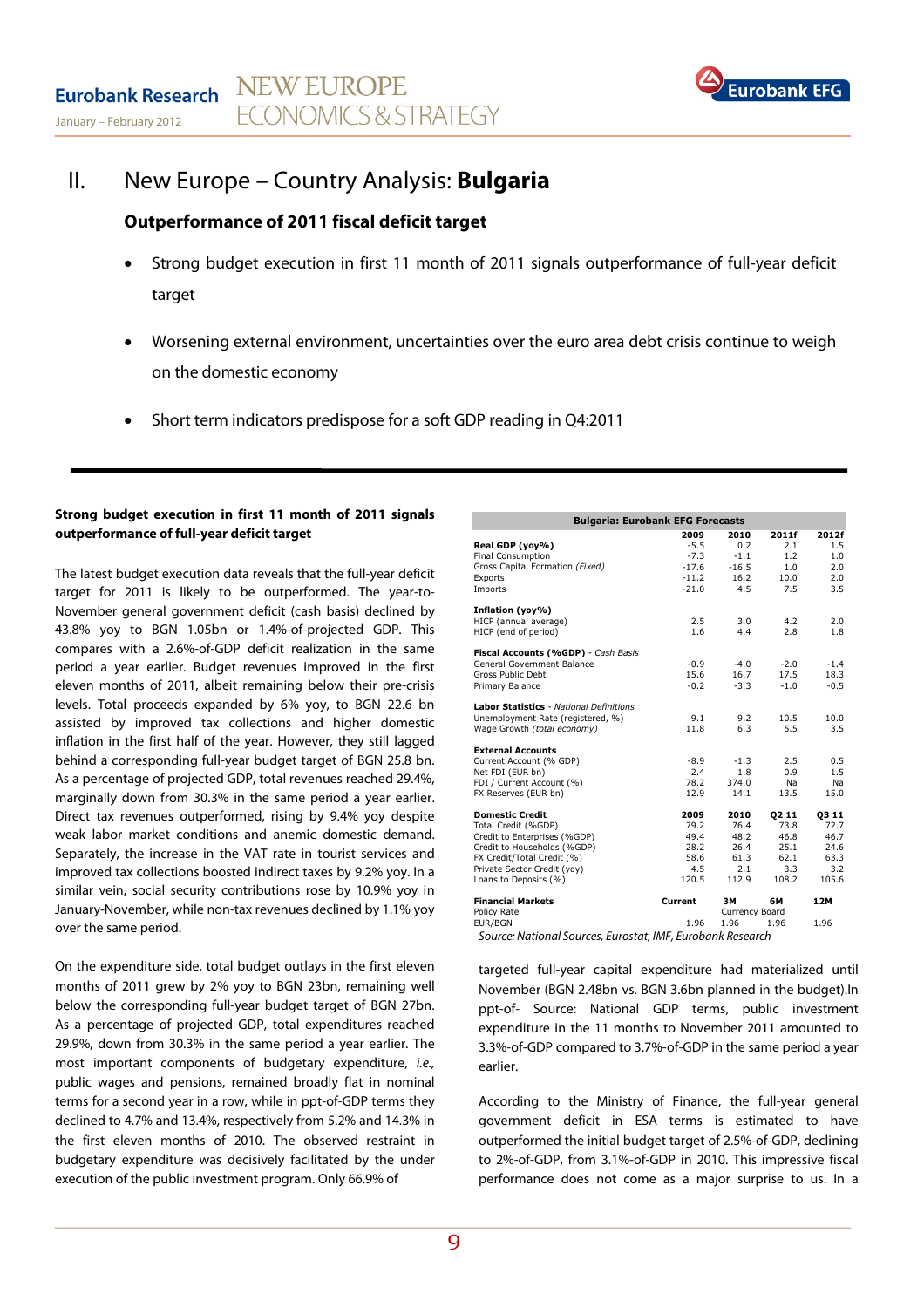#### **NEW EUROPE Eurobank Research FCONOMICS & STRATEGY**



January – February 2012

number of earlier research pieces (see e.g. Eurobank EFG Research Trip Notes, October 2011 and March 2011) we expressed our optimism about the attainability of the 2011 fiscal target, even without the adoption of additional consolidation measures. This is particularly encouraging development, as the government has accomplished to resist pressures for increased spending ahead of the November 2011 presidential and municipal elections. All in all, the latest budget execution data reinforce our long-held views about the soundness of Bulgaria's fiscal position. Bulgaria's full-year deficit compares favorably with the corresponding EU-27 average for 2011 (~4.7%-of-GDP as per the European Commission's Autumn 2011 Forecasts). Furthermore, the country's public debt is estimated to have reached ca 16%-of-GDP at the end of 2011, the second lowest ratio in the EU in 2011 behind Estonia.

As regards external sector developments, the country has managed to shift from a hefty current account deficit of 25%-of-GDP in 2007 to an unprecedented surplus of 2.5%-of-GDP in 2011. In conclusion, the Bulgarian economy is coping relatively well with the challenges stemming from the lingering euro area sovereign debt crisis. This sends a positive signal to the markets in a year where the government is considering tapping the international capital markets in a effort to keep borrowing costs as low as possible.

## **Higher-frequency data point to weakening growth dynamics since Q4:2011**

The latest signals from a range of high-frequency indicators of domestic economic activity are not particularly encouraging. Yet, domestic market data continue to significantly underperform external sector indicators. Specifically,

- **Industrial production** remains in a decelerating trend, coming in at -0.4% mom/ 0.6% yoy in November, down from  $+0.3\%$  mom/ $+2.5\%$  yoy in the prior month and  $+1\%$ mom/+1.4% yoy in September (all in seasonally adjusted terms).
- **The pace of contraction in retail sales** deepened to -5.3% yoy in November, from -5.2% yoy in October, -3.0% yoy in September, and -0.8% yoy in June.
- After a brief seasonal improvement in the summer months, the **unemployment** rate climbed again to double digit levels in late 2011, coming in at 10.4% in December, from 10% in November and 9.4% in September.
- Growth of **household credit** remains subdued, growing by a modest 0.2% year-to-November 2011.

**On a more positive note**, recent external-sector indicators held up relatively well, despite deteriorating conditions in major trade partner economies:

- **Manufacturing new orders** recorded in November their second lowest reading for the year, coming in at +9% yoy vs. +7.4% yoy in October. This compares with **EU-27** averages of -1.2% yoy in November and +2.6% yoy in October. Note that manufacturing new orders in Bulgaria grew by 23.1% yoy in July (+7.2% yoy in EU-27).
- The signs of deceleration in **exports** continued in the last months of 2011. Yet, exports were up by an impressive 30.6% yoy in Jan-Nov 2011, albeit down from 41.1% yoy in Jan-June. Part of this strength is explained by the diversification of Bulgarian exports towards non-EU markets. Exports to non-EU markets expand more rapidly and now represent approximately 40% of total exports. In contrast, imports decelerated to 20.4% yoy in Jan-Nov 2011, down from 23.1% in Jan-June.
- The **industrial sector turnover** received more support by the external sector than by the domestic market in Q4. Industrial sales were up by 9.9% yoy in November and 10.8% yoy in October. Industrial sales to the non-domestic market were holding up, expanding by 12.3% yoy in November and 24% yoy in October. In contrast, industrial sales to the domestic market have decelerated to 8.5% yoy in November and 4.2% yoy in October. More specifically, industrial sales to the manufacturing sector of the domestic market collapsed to 0.5% yoy in November compared to 1.2% yoy in October and 10% yoy in July. (Figure 1)

**Figure 1 Industrial sales to the domestic market decelerated faster than those to the non-domestic markets in Q4** 



Source: Eurobank Research, National Statistics

**Written by** 

**Ioannis Gkionis Research Economist Coordinator of Macro Research**  igkionis@eurobank.gr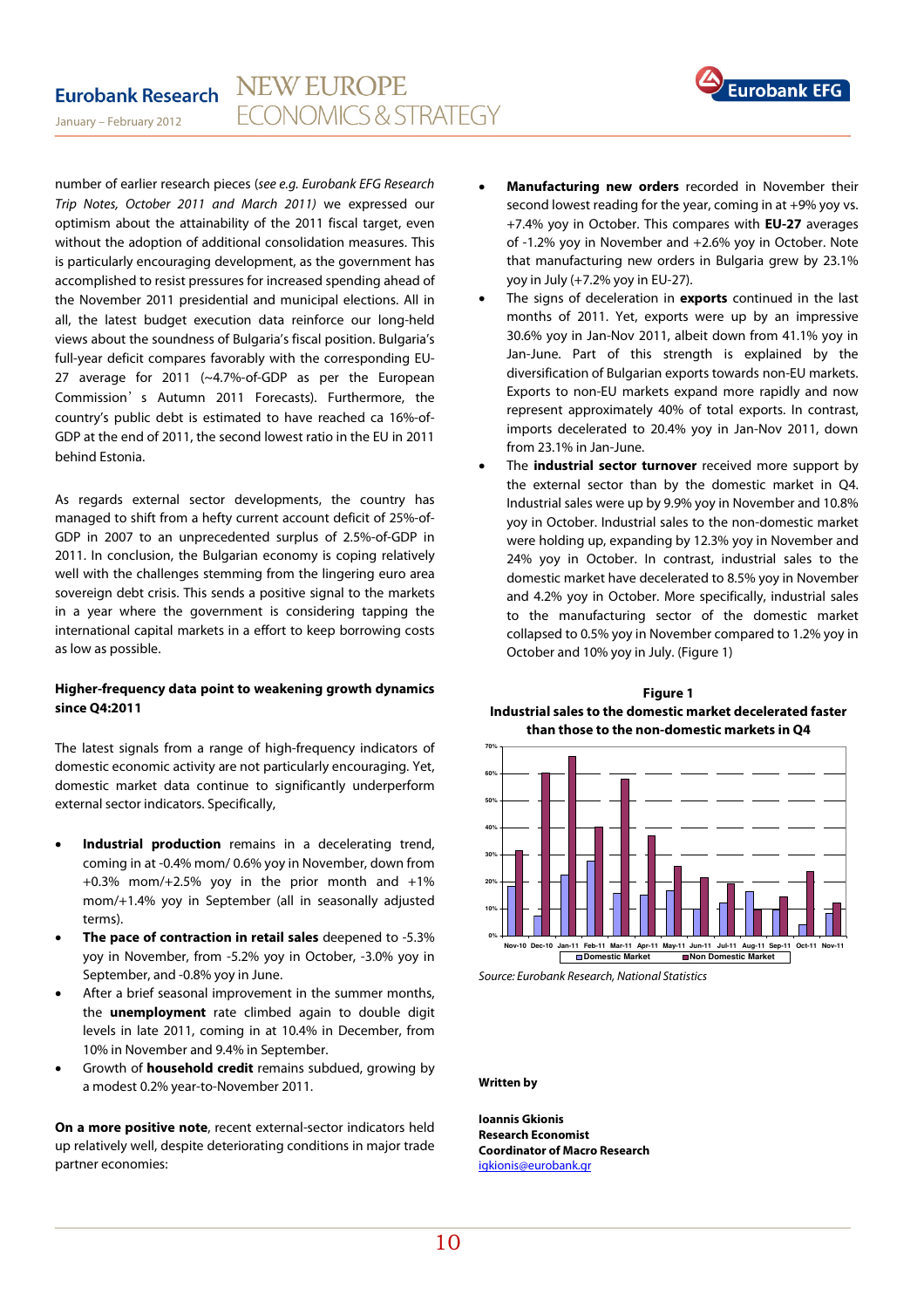

## II. New Europe – Country Analysis: **Poland**

## **2011 GDP growth above expectations**

- Polish GDP grew by 4.3% yoy in 2011, its fastest pace in three years, on the back of strong investment activity and buoyant exports
- IMF reaffirmes Poland's continued qualification to access FCL
- CPI down slightly in November, but still well above the NBP target
- MPC will likely keep policy rate unchanged at 4.50% at the February policy meeting. We continue to see room for additional policy easing later in the year
- Robust growth in bank credit and deposits continues

## **Full-year GDP growth at 4.3% in 2011, above market expectations**

Polish real GDP growth accelerated to 4.3% in 2011, from 3.9% in the prior year. This was the fastest pace of expansion in three years, coming on the back of strong private investment and buoyed exports. Fixed-investment grew by 8.7% in 2011, following a mild contraction (-0.2% yoy) in the prior year. A weaker zloty- down by 13.1% against the euro in 2011- kept exports growing, even as the euro area's debt crisis damped demand in Poland's most important exports markets, including Germany. The economy appears to have kicked off this year on solid footing, with some earlier worries about of a significant deceleration in domestic economic activity not having been substantiated yet. Indicatively, the Polish PMI manufacturing index rose to 52.2 in January from 48.8 in December, outpacing the 49.9 market consensus forecast. A PMI reading above 50 indicates expansion in the manufacturing sector and a reading below that level indicated contraction. More precisely, Polish manufacturing grew in January for the first time in three months, with a weaker zloty boosting new export orders.(Figure 1)

On a less positive note, the gradual worsening in labour market conditions (unemployment rate up to 12.5% in December from 12.1% in the prior month) and stabilising wage growth (+4.4% yoy in December, down from a 5.8% yoy peak reached last June) will likely translate into a slowdown of consumption spending in the coming months. The planned fiscal tightening is expected to curtail consumption growth as well.

| <b>Poland: Eurobank EFG Forecasts</b>   |         |        |        |        |
|-----------------------------------------|---------|--------|--------|--------|
|                                         | 2009    | 2010   | 2011f  | 2012f  |
| Real GDP (% yoy)                        | 1.6     | 3.9    | 4.3    | 3.3    |
| Private Consumption                     | 2.1     | 3.2    | 3.5    | 3.0    |
| Government Consumption                  | 2.1     | 4.3    | 0.7    | 0.5    |
| <b>Gross Capital Formation</b>          | $-11.5$ | 9.3    | 6.5    | 4.5    |
| Exports                                 | $-6.8$  | 12.1   | 5.1    | 6.0    |
| Imports                                 | $-12.4$ | 13.9   | 6.1    | 6.3    |
| Inflation (% yoy)                       |         |        |        |        |
| CPI (annual average)                    | 3.5     | 2.6    | 4.3    | 3.5    |
| CPI (end of period)                     | 3.5     | 3.1    | 4.6    | 3.2    |
| Fiscal Accounts (% GDP)                 |         |        |        |        |
| General Government Balance              | $-7.3$  | $-7.8$ | $-5.6$ | $-4.0$ |
| Gross Public Debt (ESA95 definition)    | 50.9    | 54.9   | 55.0   | 55.1   |
| Gross Piblic Debt (national definition) | 49.9    | 52.8   | 53.5   | 54.0   |
| Labor Statistics (%)                    |         |        |        |        |
| Unemployment Rate (% of labor force)    | 11.9    | 12.4   | 12.5   | 12.0   |
| Wage Growth (private sector - average)  | 4.2     | 3.6    | 4.9    | 4.3    |
| <b>External Accounts</b>                |         |        |        |        |
| Current Account (% GDP)                 | $-3.9$  | $-4.6$ | $-4.8$ | $-4.0$ |
| Net FDI (bn EUR)                        | 6.0     | 2.5    | 8.0    | 9.0    |
| FDI / Current Account (%)               | 75.9    | 41.6   | 75.0   | 70.0   |
| FX Reserves (bn EUR)                    | 55.2    | 70.0   | 75.7   | 72.0   |
| <b>Domestic Credit</b>                  | 2009    | 2010   | 02 11  | 03 11  |
| Total Credit (% GDP)                    | 53.1    | 55.4   | 56.3   | 58.7   |
| Credit to Enterprises (% GDP)           | 16.1    | 15.2   | 15.8   | 16.3   |
| Credit to Households (% GDP)            | 31.6    | 34.2   | 34.5   | 35.9   |
| FX Credit/Total Credit (%)              | 30.2    | 30.8   | 30.6   | 32.5   |
| Private Sector Credit (% vov)           | 7.2     | 8.9    | 9      | 14.3   |
| Loans to Deposits (%)                   | 102.6   | 102.4  | 104.6  | 106.5  |
| <b>Financial Markets</b>                | Current | ЗМ     | 6M     | 12M    |
| Policy Rate                             | 4.50    | 4.50   | 4.25   | 4.00   |
| EUR/PLN                                 | 4.19    | 4.20   | 4.10   | 4.10   |

Source: NBP, EcoWin, Bloomberg, Eurobank Research

All in all, we anticipate the Polish economy to decelerate to 3.3% yoy in 2012 as a result of slower consumption growth and ebbing investment activity in the second half of this year. The latter will most probably peak ahead of the European football championship in June 2012, and start to decline thereafter as public expenditure on infrastructure levels off. Yet, the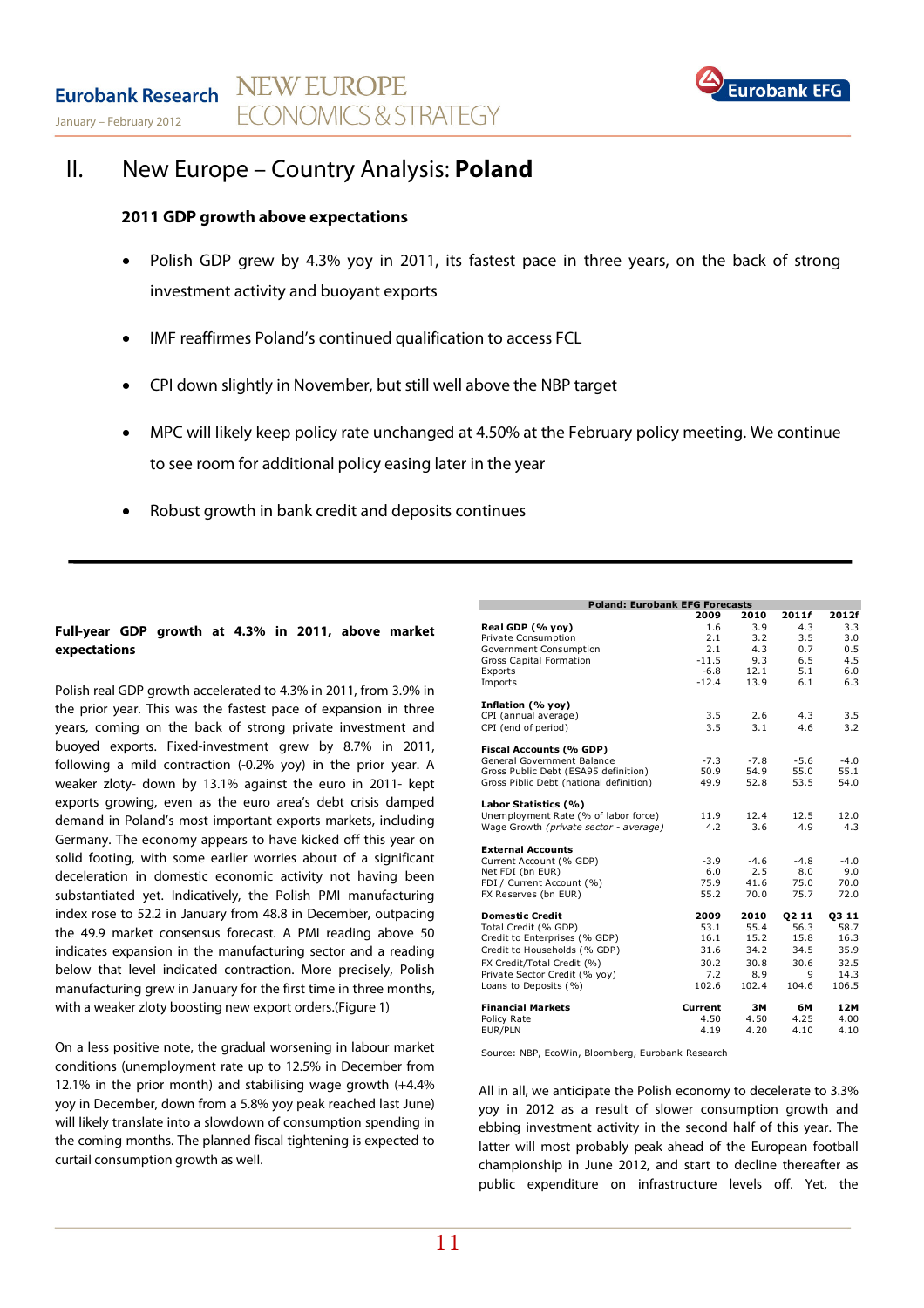

January – February 2012

anticipated decline in domestic demand may be partly offset by a positive net exports contribution to GDP growth due to weaker zloty.

**Figure 1** 



Source: National Bank of Poland, Eurobank Research

Note that Poland's main trade partner is Germany, which is likely to avoid recession in 2012. In addition, the Polish government is currently implementing a credible fiscal consolidation strategy that should help to rebalance growth and lead to a more sustainable trajectory in the medium term.

#### **IMF extends Flexible Credit Line for Poland**

l

The IMF reaffirmed Poland's continued qualification to access Flexible Credit Line (FCL) resources. The FCL arrangement for Poland was approved a year ago in the face of heightened external risks. Polish authorities have indicated that they intend to continue treating the arrangement as precautionary. This is a strong positive factor for the outlook of the Polish economy, especially in view of the lingering euro area debt crisis.<sup>1</sup>

## **Headline CPI decelerates slightly; core inflation and inflation expectations on the rise**

Headline CPI decelerated at 4.6% yoy in December from 4.8% yoy in November, remained though above the upper boundary of the Central Bank's 2.5% +/-1% target. (Figure 2) Moreover, core inflation (measure which excludes energy and food prices) came in at 3.1% yoy in December from 3.0% yoy in the prior month, remaining at relatively elevated levels. Even more worrisome, the average inflation rate expected by individuals over the coming 12 months stood in January at 5.2%.

**Figure 2 Inflation above NBP's target in 2011 on higher commodity prices and the weaker zloty** 



Source: National Bank of Poland, Eurobank

The significant rise of Polish CPI last year was mainly driven by higher food and energy prices, with the weaker zloty providing an additional boost to imported inflation. We expect these inflation drivers to ease in 2012. Base effect from the January 2011 VAT hikes will also fade. Overall, the unwinding of the last year's commodity price shock coupled with a slowdown in growth and a weaker labour market should gradually ease domestic inflationary pressures. We expect Polish inflation to average 3.5% yoy in 2012 vs. 4.3% yoy in 2011.

#### **MPC likely to stay put on rates at February policy meeting**

The National Bank of Poland (NBP) will likely keep its key interest rate unchanged at 4.50% at its February policy meeting as earlier worries about a more significant domestic economic slowdown have failed to materialise and inflation remains above the target. Yet we continue to see room for up to 50bps of cumulative rate easing until the end of the year as inflationary pressures will start fading in the coming months and major Central Banks (including the ECB) will likely remain in a highly expansionary mode. Supportive to the latter view is recent appreciation of the zloty against the euro of (by 6.5% ytd). Note that the domestic currency has devalued by 13.1% against the euro in 2011.

#### **Robust growth in both bank deposits and credit**

Conditions in the the Polish banking system remain sound. Even though ca. 70% of domestic banking assets are foreign owned. reliance on parent funding remains limited – net foreign liabilities account for 12% of assets. Moreover, up to now,

<sup>&</sup>lt;sup>1</sup> The criteria for an FCL arrangement are the following: a sustainable external position; a capital account position dominated by private flows; a track record of access to international capital markets at favourable terms; a reserve position that is relatively comfortable when the FCL is requested on a precautionary basis; and sound public finances, including a sustainable public debt position.

The criteria also includes low and stable inflation, in the context of a sound monetary and exchange rate policy framework; no bank solvency problems that pose systemic threats to banking system stability; effective financial sector supervision; and data integrity and transparency.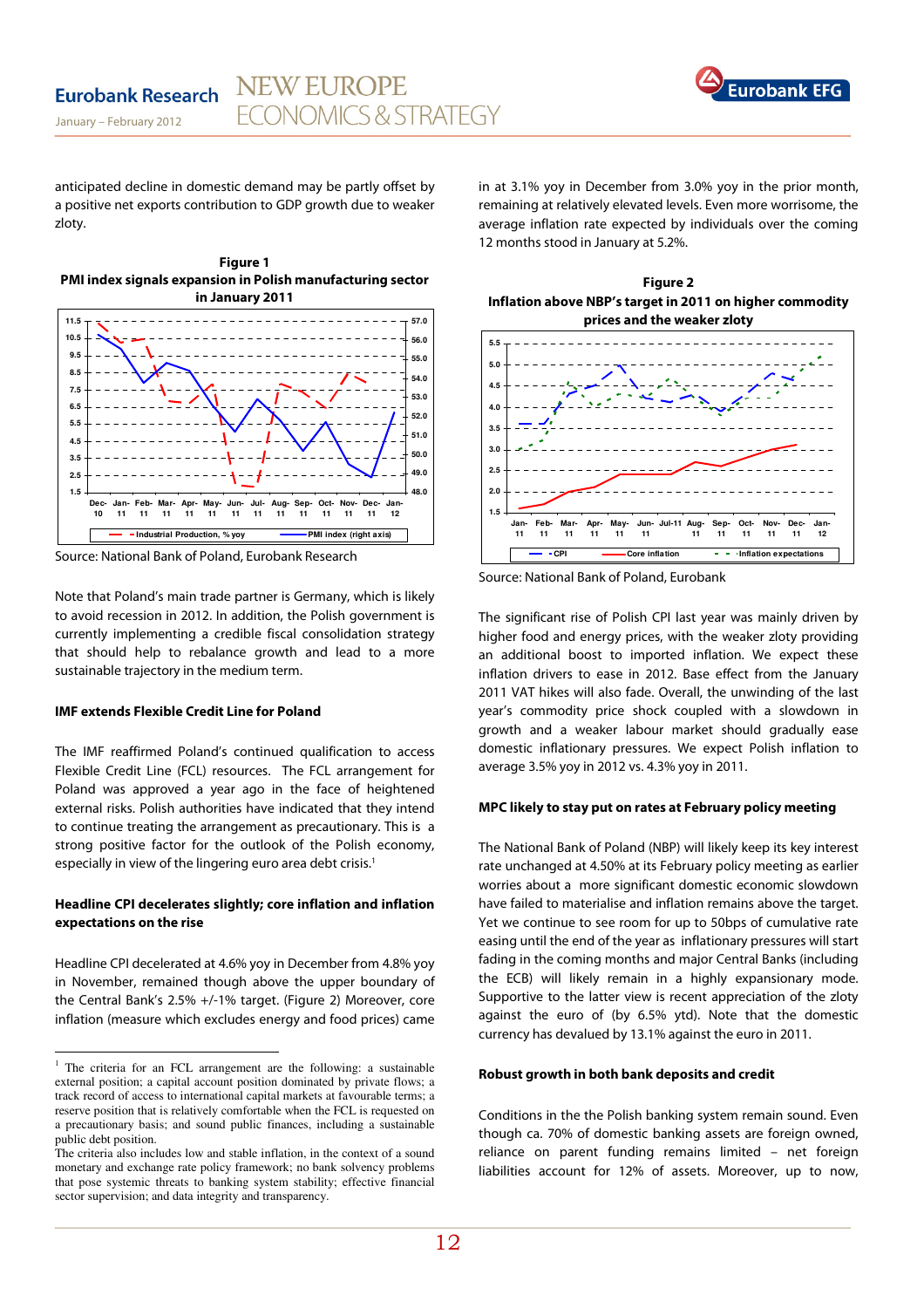

problems of parent banks have not had any significant impact on the domestic market.

Total credit continues to accelerate; it grew by 15.1% year-to-November and by 2.9% mom in November from 0.1% mom in October. Total loans are driven both by household and corporate lending. Household credit grew by 12.8% year-to-November and by 2.2% mom in November; mortgages in particular recorded a robust growth rate of 18.5% year-to-November. Corporate credit increased by 7.1% year-to-November and by 3.7% mom in November. However, we anticipate demand for credit from the corporate sector to slow down in 2012 due to a less favourable macro environment. At the same time, slower growth of household incomes will also dampen household credit in 2012.

Total deposits grew by 10.5% year-to-November with household deposits increasing by 9.8% yoy and corporate deposits by 7.1% yoy over the same period. The Loans to Deposits ratio stood at 105.9% in November from 111% in October. Some banks may focus on deposits collection this year in an attempt to reduce their dependence on parent funding; thus deposits may continue to accelerate.

On a less positive note, Non Performing Loans (NPLs) increased again in November, following a small deceleration in the prior month; they grew by 8.7% year-to-November with household NPLs increasing by 15.9% over the same period. More worrisome, mortgages NPLs rose by 48.8% year-to-November as more that 57% of total mortgages are denominated in FX and zloty has depreciated significantly since September 2011. NPLs ratio to total loans stood at 7.9% in November from 7.7% in October.

**Written by** 

**Dr. Stella Kanellopoulou Research Economist**  Skanellopoulou@eurobank.gr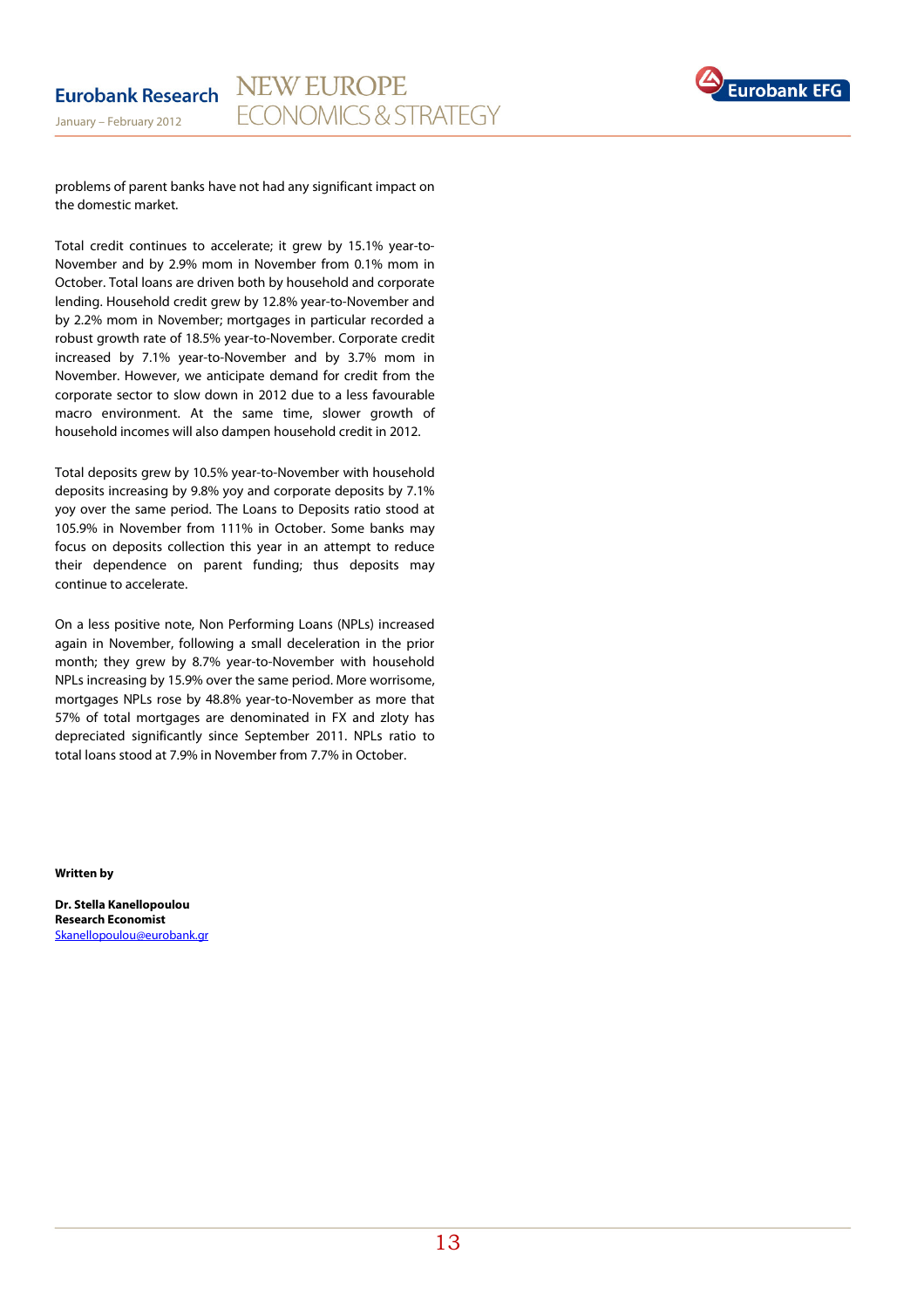

## II. New Europe – Country Analysis: **Romania**

## **Visible progress in fiscal consolidation, but significant challenges lie ahead**

- Emil Boc steps down; designated successor Mihai Razvan Ungureanu to form new cabinet
- Central Bank lowers key interest rate by 25bps to 5.5% in line with consensus expectations. We expect another 25bps rate cut in early March
- Attainment of current year's fiscal target requires tough austerity measures to remain in place ahead of December 2012 elections

### **Emil Boc steps down; designated successor Mihai Razvan Ungureanu to form new cabinet**

On February 7, Prime Minister Emil Boc submitted his resignation to President Traian Basescu, following weeks of nationwide street protests and riots against the government's austerity measures. President Basescu nominated Mihai Razvan Ungureanu as the new Prime Minister, with the latter expected to form a new cabinet within ten days. Note that the next parliamentary election is scheduled for December 2012.

The eruption of domestic political tensions has increased investor uncertainty over the outlook of the Romanian economy, but this is unlikely to last for long, in our view To a certain extent, increased investor uncertainty has already been reflected in the local stock market. However, the domestic currency exhibited relative stability (~4.35/ $\epsilon$  at the time of the writing), while sovereign credit maintained their declining trend (5Y-CDS spread at ca 372bps at the time of the writing down from 450bps in mid January).

In our view, recent domestic political developments are unlikely to lead to a full-blown political crisis that could endanger the existing (precautionary) IMF facility for Romania. As a result, we do not expect a major deviation from the basic parameters of the program by domestic authorities. In essence, the new government is expected to derive support from the same coalition partners as the outgoing one (PDL, Ethnic Hungarians and Independent MPs). Yet, waning support in the polls for the ruling PDL party necessitated a bold reshuffle ahead of the next national election. According to the latest poll, support for PDL has dropped to only 18% compared to 33% of the vote in the 2008 elections.

| <b>Romania: Eurobank EFG Forecasts</b>        |                   |                  |             |             |  |  |  |  |
|-----------------------------------------------|-------------------|------------------|-------------|-------------|--|--|--|--|
|                                               | 2009              | 2010             | 2011f       | 2012f       |  |  |  |  |
| Real GDP (yoy%)<br>Private Consumption        | $-6.6$<br>$-10.6$ | $-1.6$<br>$-1.5$ | 2.5<br>0.9  | 1.0<br>0.7  |  |  |  |  |
| Govern. Consumption                           | 1.2               | $-3.2$           | $-2.5$      | $-0.5$      |  |  |  |  |
| Gross Capital Formation                       | $-21.7$           | 7.8              | 5.0         | 5.5         |  |  |  |  |
| Exports                                       | $-5.0$            | 14.3             | 12.0        | 5.0         |  |  |  |  |
| Imports                                       | $-21.4$           | 12.4             | 9.5         | 6.5         |  |  |  |  |
| Inflation (yoy%)                              |                   |                  |             |             |  |  |  |  |
| CPI (annual average)                          | 5.6               | 6.1              | 5.8         | 3.5         |  |  |  |  |
| CPI (end of period)                           | 4.8               | 8.0              | 3.1         | 3.8         |  |  |  |  |
| Fiscal Accounts (%GDP, Cash Basis)            |                   |                  |             |             |  |  |  |  |
| General Government Balance                    | $-9.0$            | $-6.9$           | $-4.4$      | $-3.0$      |  |  |  |  |
| Gross Public Debt                             | 30.0              | 37.8             | 40.1        | 41.0        |  |  |  |  |
| Labor Statistics (annual avg,%)               |                   |                  |             |             |  |  |  |  |
| Unemployment Rate (% of labor force)          | 7.8               | 6.9              | 7.0         | 6.5         |  |  |  |  |
| Wage Growth (total economy)                   | 8.4               | 2.5              | 1.4         | 4.5         |  |  |  |  |
| <b>External Accounts</b>                      |                   |                  |             |             |  |  |  |  |
| Current Account (%GDP)                        | $-4.2$            | $-4.3$           | $-3.5$      | $-5.0$      |  |  |  |  |
| Net FDI (EUR bn)<br>FDI / Current Account (%) | 3.6<br>72.3       | 2.2<br>45.5      | 1.5<br>30.0 | 2.5<br>37.0 |  |  |  |  |
| FX Reserves (EUR bn)                          | 30.9              | 36.0             | 33.1        | 45.0        |  |  |  |  |
| Domestic Credit (end of period)               | 2009              | 2010             | 02 11       | 03 11       |  |  |  |  |
| Total Credit (%GDP)                           | 50.2              | 52.7             | 52.7        | 52.3        |  |  |  |  |
| Credit to Enterprises (%GDP)                  | 19.6              | 20.4             | 20.5        | 20.8        |  |  |  |  |
| Credit to Households (%GDP)                   | 20.4              | 19.9             | 19.1        | 19.0        |  |  |  |  |
| FX Credit/Total Credit (%, private)           | 60.1              | 63.0             | 62.9        | 63.6        |  |  |  |  |
| Private Sector Credit (yoy)                   | 0.9               | 4.7              | 1.3         | 6.5         |  |  |  |  |
| Loans to Deposits (%)                         | 130.6             | 137.7            | 134.9       | 140.0       |  |  |  |  |
| <b>Financial Markets</b>                      | Current           | 3M               | 6M          | 12M         |  |  |  |  |
| Policy Rate                                   | 5.50              | 5.25             | 5.00        | 5.00        |  |  |  |  |
| EUR/RON                                       | 4.35              | 4.35             | 4.40        | 4.40        |  |  |  |  |

Source: National Sources, Eurostat, IMF, Eurobank Research & Forecasting

### **Visible fiscal consolidation progress in 2011**

According to the latest budget execution data, the full-year consolidated budget deficit declined by 29% yoy in 2011, reaching RON 23.8bn. As a percentage of GDP, the consolidated budget deficit narrowed to 4.35%, from 6.5% a year earlier. Total revenue was up by 7.6% yoy whereas total expenditure grew by just 1.5% yoy over the same period. Total revenue reached RON 181bn (33.1%-of-GDP), slightly outperforming the corresponding budget target (RON 179.2bn). Notwithstanding the recessionary conditions in the domestic retail sector, VAT collections and excise taxes increased by 22.1% yoy and 10.4% yoy, respectively.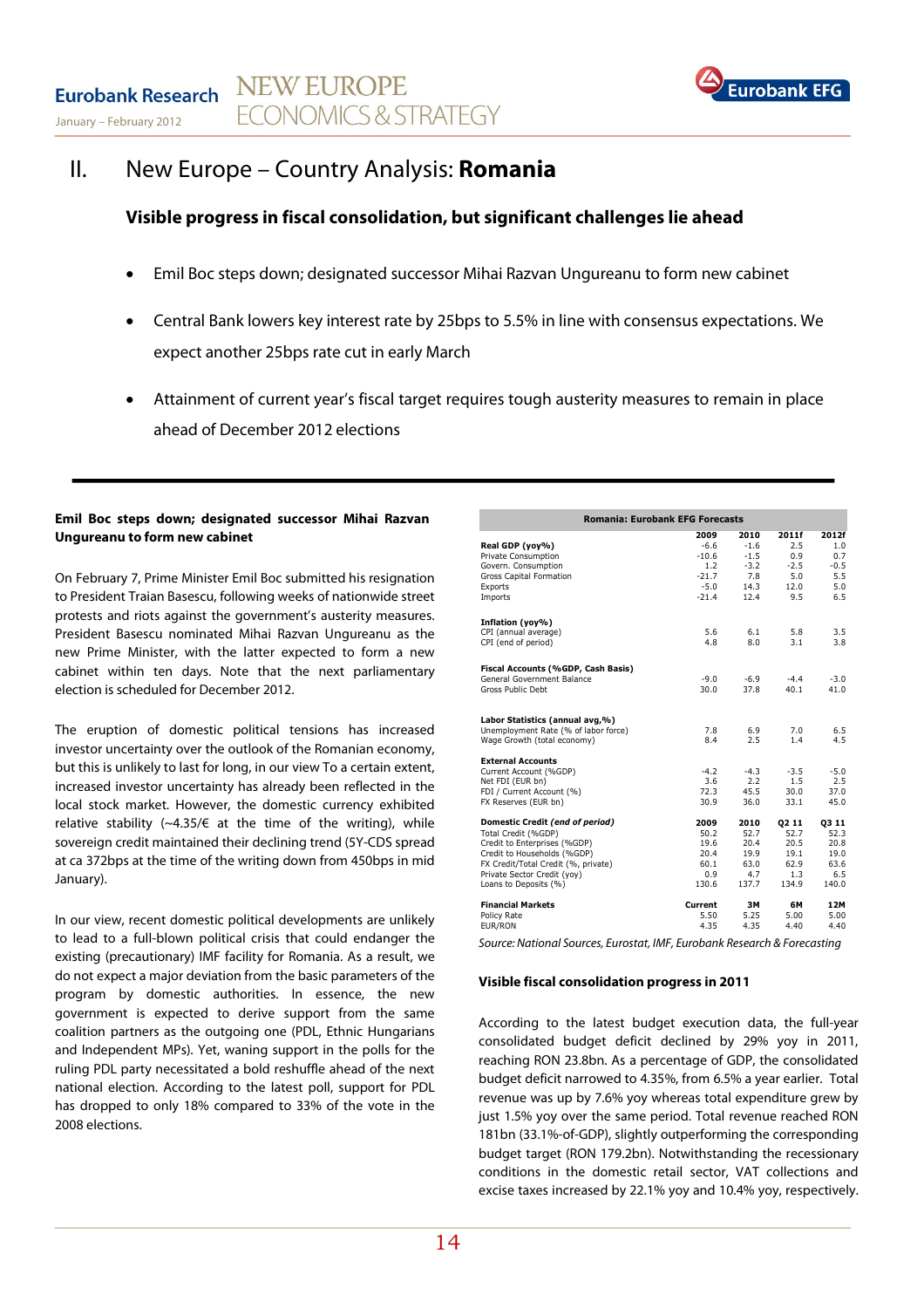

Furthermore, income tax receipts and social contributions grew by 4.1% yoy despite weak labor market conditions.

January – February 2012

On the spending side, total, expenditure reached RON 205.4bn, not far away from the original target of RON 203.2 bn. Payroll expenses decreased by 10.6% yoy as a result of aggressive fiscal consolidation measures taken in June 2010 (25% cut in public wages) and the freeze in of public wages thereafter. As a percent of GDP, the overall bill for public wages came down to 7% in 2011, from 8.3% in 2010.

On a more positive note, capital expenditure and co-financing for European projects expanded by 18.6% yoy in 2011. In ppt-of-GDP terms, capital expenditure rose to 4.2% in 2011, from 3.8% in 2010. In addition, the rise in government outlays for goods & services was contained at 7.5% yoy, little above the average inflation, in an effort to contain current spending. Social protection costs (ca one-third of total budget expenditure), remained almost unchanged (-0.9% yoy), reflecting broadly flat pension payments vs. the same period a year earlier. In contrast, the cost of servicing public debt increased notably (+22.1% yoy) as public debt (national methodology) climbed slightly above 40%-of-GDP at the end of 2011 from 37.8%-of-GDP at the end in 2010

## **Attainment of current year's fiscal target requires tough austerity measures to remain in place ahead of December 2012 elections.**

The execution of the 2011 budget was broadly in line with the requirements of the IMF precautionary agreement. In fact, the fiscal deficit in cash terms marginally undershot the 4.4%-of-GDP official target. The outgoing Romanian government delivered strong fiscal consolidation in an admittedly challenging domestic economic environment. Importantly, this was not achieved at the expense of cutting down on capital expenditures. The budget execution over the last couple of years put particular emphasis on changing the structure adjustment, favoring reductions in current rather than capital spending in order to achieve the fiscal targets.

Looking ahead, the fiscal performance to date sends a positive signal to markets and allows optimism over the attainability of the future fiscal targets envisioned in the present precautionary IMF programme. Overall, domestic authorities have accomplished to reduce the general government deficit on a cash basis from 7.3%-of-GDP in 2009 to 4.35%-of-GDP year in a highly uncertain domestic economic environment. The adjustment was even more impressive in ESA-95 accounting terms, with the government deficit having declined by 4ppt-of-GDP since 2009 to 5%-of-GDP last year.

**Figure 1 Government reduced ESA-95 fiscal deficit by 4ppts-of-GDP in 2009-2011** 



Source: Eurostat, Eurobank Research

The fiscal target for 2012 is deemed to be challenging and ambitious. The outgoing coalition government had targeted a general government deficit of 1.9% of GDP on a cash basis (2.1% including IMF approved off-budget expenditures). However, the short-term domestic fiscal outlook is clouded with significant uncertainties and risks. First, it is important to note that authorities have already done significant work in containing budgetary expenditure by implementing politically-sensitive measures (e.g. more than 100k lay-offs in the broader public sector, public wage cuts etc). However, the risk of fiscal slippage may increase as we get closer to the date of the next parliamentary election (December 2012).

Secondly, there are risks related to the domestic growth outlook. The budget is built upon a forecast range for GDP growth between1.8%-2.3%. Even if headline GDP turn out to be in line with the budget forecasts, the realized growth mix (balance between domestic and external demand) will be a key determinant of the evolution of a range of budget revenue categories (e.g. VAT revenue).

Third, the level of arrears is another important source of concern. The problem of arrears to the private sector (contractors, suppliers etc) has been a focal point in all previous assessments of the multilateral lending program. Although the outgoing government has made significant progress last year in reducing outstanding debts to various suppliers, it did not manage to completely eradicate them. It is worth noting that the respective performance criterion was met in Q3-2011 for the first time since the inception of the IMF programme (precautionary and regular Stand By Arrangement).

Apparently, the government has done a lot of work both on an institutional and managerial level to contain arrears. As a result, it has minimized the level of arrears in central government and the health sector (the approximate level stood below 0.2% of GDP in Q3). In contrast, the level of arrears was such a significant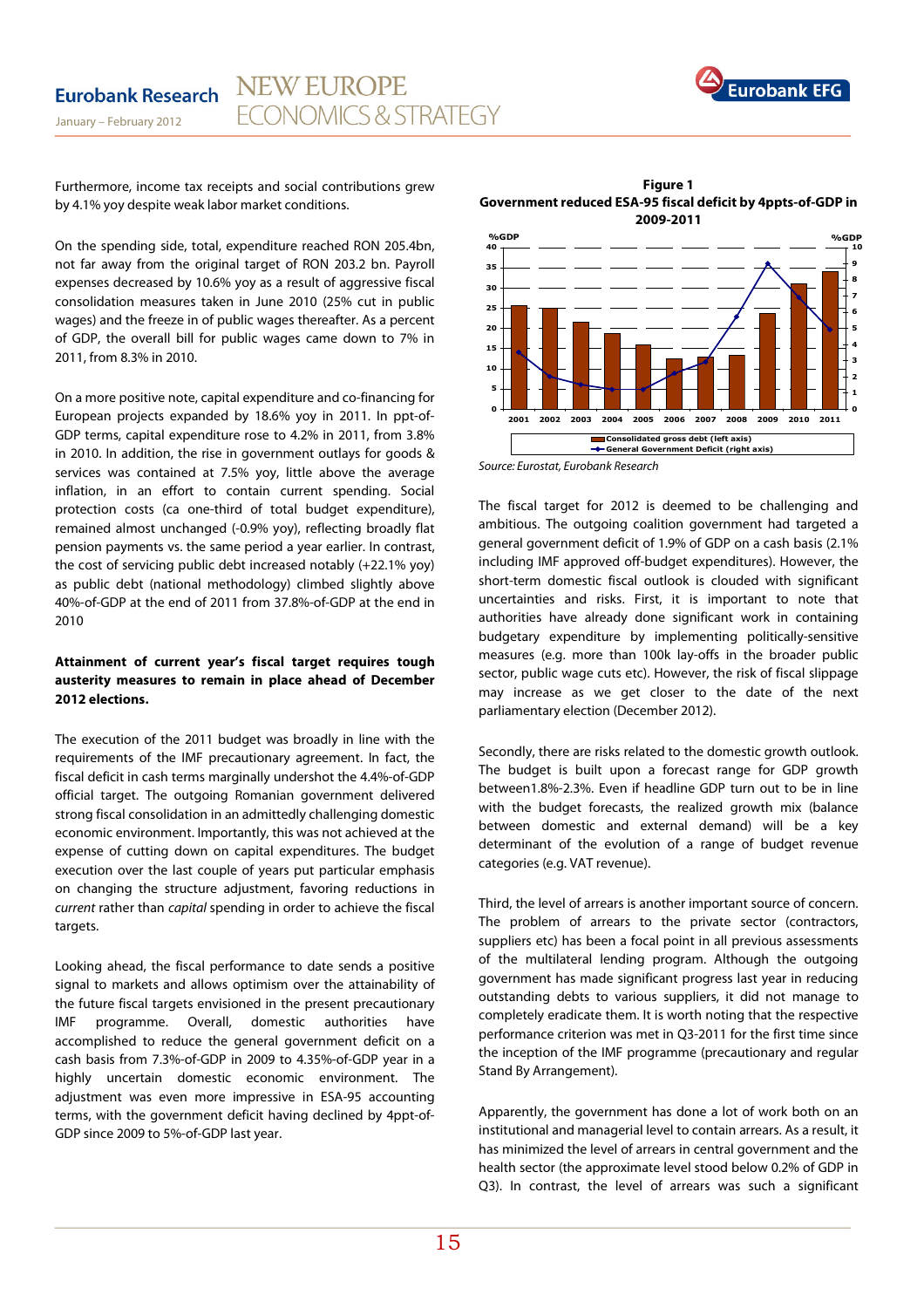

problem within State-Owned Enterprises that could endanger the long-term fiscal sustainability. From that point of view, the data captured in the general government may not provide a complete and accurate picture. It is important to note that Eurostat had initially expressed its reservations on the impact of some public enterprises on the government deficit in April 2011. However, those reservations were withdrawn at a later stage. In the latest assessment of the IMF program issued in January 2012, the approximate number stood at 3.4% of GDP in Q3-2011 for the state owned enterprises monitored.

**Written by:** 

January – February 2012

**Ioannis Gkionis Research Economist Coordinator of Macro Research**  igkionis@eurobank.gr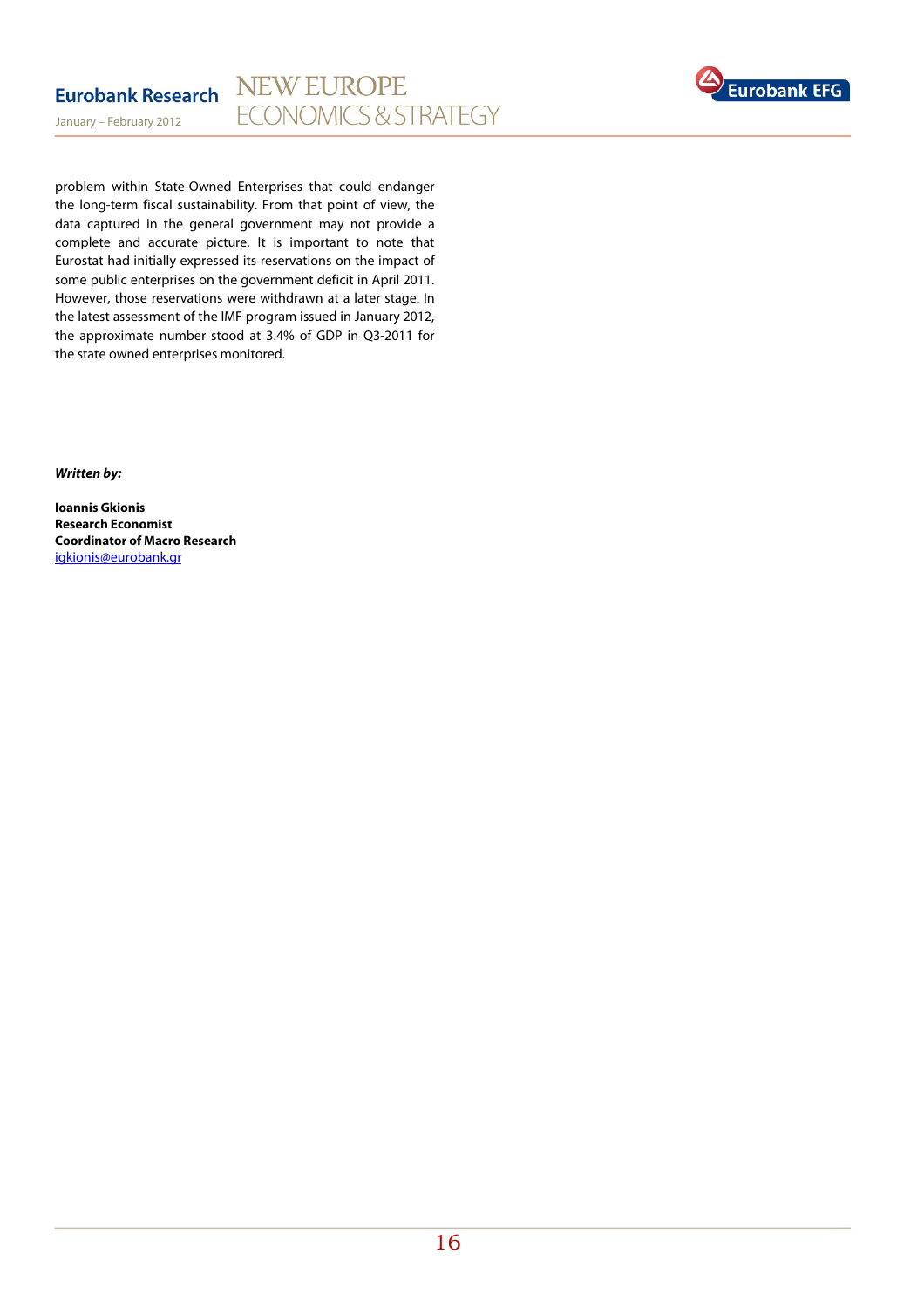

## **Focus: Benign inflation environment allows Central Bank to ease monetary conditions**

## **Inflation falls to record lows; disinflation to continue in the short term**

Domestic consumer prices experienced high volatility throughout the past 2 years. Inflation jumped in the second half of 2010 due to a 5ppts increase in VAT rates, which is estimated to have added some 2.5ppts to headline CPI..

Inflationary pressures continued to accentuate in the first quarter of last year, mainly on the back of higher domestic food prices (+11.24% yoy in May 2011). However, an exceptional agricultural harvest helped reverse this trend, with the ensuing disinflation process deriving additional support from fading base effects stemming from the VAT hike in 2010. As a result, headline CPI eased to 4.25% yoy in August 2011 from a peak of 8.43% yoy recorded in May 2011. .

Food price inflation remained at low levels throughout the 4<sup>th</sup> quarter of last year, helping to drive headline CPI to 3.14% in December 2011. i.e., well within the Central Bank's target corridor of of 3% ±1ppts. This achievement looks even more impressive if one considers that domestic heating prices rose a cumulated by 20ppts from October to December.

## **Figure 1 Consumer prices have been falling rapidly due to an exceptional harvest and the elimination of the base effect from 2010's VAT hike**



Source: National Institute of Statistics

We expect domestic disinflation to continue in the first quarter of this year, assisted by weak demand-side pressures and favorable base effects stemming from to the sharp spike in food prices during the first half of 2011. Our forecast is for a headline CPI reading of 2% yoy in March 2012.

NBR's current projections are for a mild increase in domestic price pressures from that point onwards, with headline CPI seen finishing the year at 3.2% yoy, i.e., slightly above the 3% upper boundary of the Central Bank's target range. In our opinion, risks surrounding the domestic inflation outlook are slightly more skewed to the upside and, as a result, we currently have a CPI forecast of 3.4% for the end of this year.

In our view, the major upside risk to this year's inflation outlook stems from the evolution of world oil prices, especially in view of lingering geopolitical tensions in the MENA region. Tensions between Iran and the Western World have been running particularly high after the International Atomic Energy Agency's November report identified "strong indicators of possible weapon development". Subsequently, both the US and the EU have imposed economic sanctions against the country and urged other Asian countries to diversify their oil import sources. Direct impact on Romania, however, is going to be minimal as oil imports from the Arab country stood at a mere €1mn in the first 11 months of 2011. In addition, social unrest in Iraq and Nigeria as well as the slow recovery of Libyan oil production raise further risks regarding the increments in oil supply. As a conclusion, we expect oil prices to ease only marginally in spite of slowing global demand.

Other potential risks to Romania's inflation outlook this year include further adjustments in administered prices as well as domestic wage dynamics.



**Figure 2** 



Source: Thomson Reuters, National Bank of Romania

## **NBR policy outlook: Some additional room for monetary easing this year**

Romania's Central Bank maintained its key reference rate steady at 6.25% for 16 consecutive months since May 2010. This was in spite of rising headline inflation as a result of the VAT rate hike which temporarily pushed inflation outside the NBR target range.

The NBR has started to gradually ease its monetary policy since last November to take account of easing domestic inflation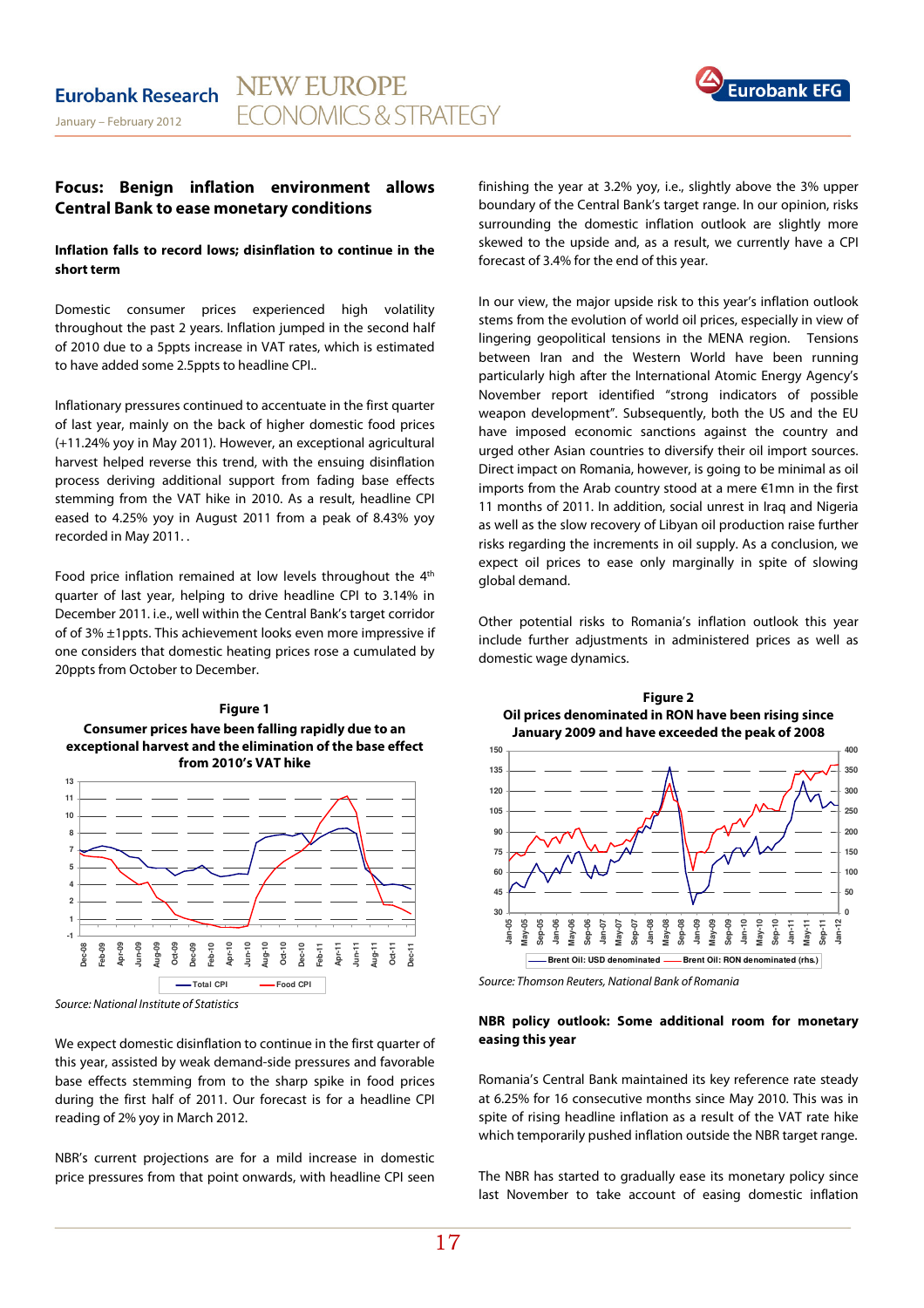

pressures. The Bank lowered its key reference rate in November by 25bp. The move was followed by consecutive rate cuts in January and February (cumulatively 50bp), driving the policy rate to 5.50%.

The Banks' latest policy statement read that inflation risks are likely to remain skewed to the downside for the foreseeable future, thanks to a persisting negative output gap and the muted recovery of domestic credit.

Against this backdrop, we expect the NBR to lower its key policy rate one more time this quarter, with a further 25bp rate cut being delivered by the end of the year.

#### **2012 domestic growth outlook**

In the period leading to the economic crisis of 2008, Romania's GDP grew at an impressive average rate of 6.2%. The rapid expansion of financial intermediation, combined with increasing income expectations have fuelled a domestic demand boom, leading to a rapid increase in imports, consumption and investment.

However, the main implication of booming domestic demand conditions was rising internal and external imbalances in the form of sizeable twin deficits (budget deficit feeding back into the current account deficit). In a move to ease external financing concerns following the Lehman Brothers debacle, Romania secured in May 2009 a €20bn support package, financed by the IMF and the European Commission. (Upon its completion, the support program was eventually replaced by a €3.5bn. precautionary arrangement). In line with the conditionality laid out in the IMF/EU support package, the government enacted a series of structural reforms aiming to boost medium-term growth and correct earlier macroeconomic imbalances.

The recovery in the global economy in2009 facilitated a swift recovery in Romanian exports. Yet domestic demand continued to contract for some time, prompting negative GDP growth readings in 2009 and 2010. Following a tepid rebound in the first two quarters of 2011, the domestic economy experienced a growth spur in Q3, primarily due to an exceptional harvest. Crucially, domestic demand dynamics improved markedly in Q3- 2011, with quarterly growth turning positive in construction for the first time in the last two years (+2.7% q-o-q) and retail sales rising as well (+0.4% q-o-q). The industrial sector also proved quite resilient (+3.2% q-o-q) helped by domestic orders.

We estimate these trends to have broadly continued in the fourth quarter of last year, with full-year GDP growth in 2011 now projected at 2.6%. Yet, we expect the pace of economic recovery to slow down this year.

External trade will likely be adversely affected by worsening demand conditions in main trade partner economies. (The IMF has recently revised its 2012 growth forecast for the euro zone to -0.5% from +0.5% expected in September 2011).

In spite of the external environment deteriorating, manufacturing has remained relatively stable in the past three months. The sector expanded by an average +4.2% from September to November. We believe this dynamic have been helped by the resilience of domestic orders.

Since the beginning of the crisis, the growth rate of foreign orders has consistently outpaced that of domestic orders. However, the difference between these two components has been gradually shrinking since the beginning of 2011 and has actually reversed since August. While we expect domestic orders to continue buoying the sector throughout the year, we must note that this component will not be sufficient to support a pickup in the sector.





Source: Eurostat

We expect GDP growth in 2012 to be mainly driven by domestic demand. Specifically, we forecast an expansion of +3% for the construction sector and +1.9% for retail trade. Subsequently, we expect the economy to expand this year by around  $+1\%$ . Downside risks for domestic demand in 2012 stem from a slowdown of private sector lending as well as an intensification of labor market pressures. However, a better absorption of structural and cohesion funds may provide a positive impulse to growth.

#### **Written by:**

**Mihai Patrulescu Junior Economist**  Mihai.Patrulescu@bancpost.ro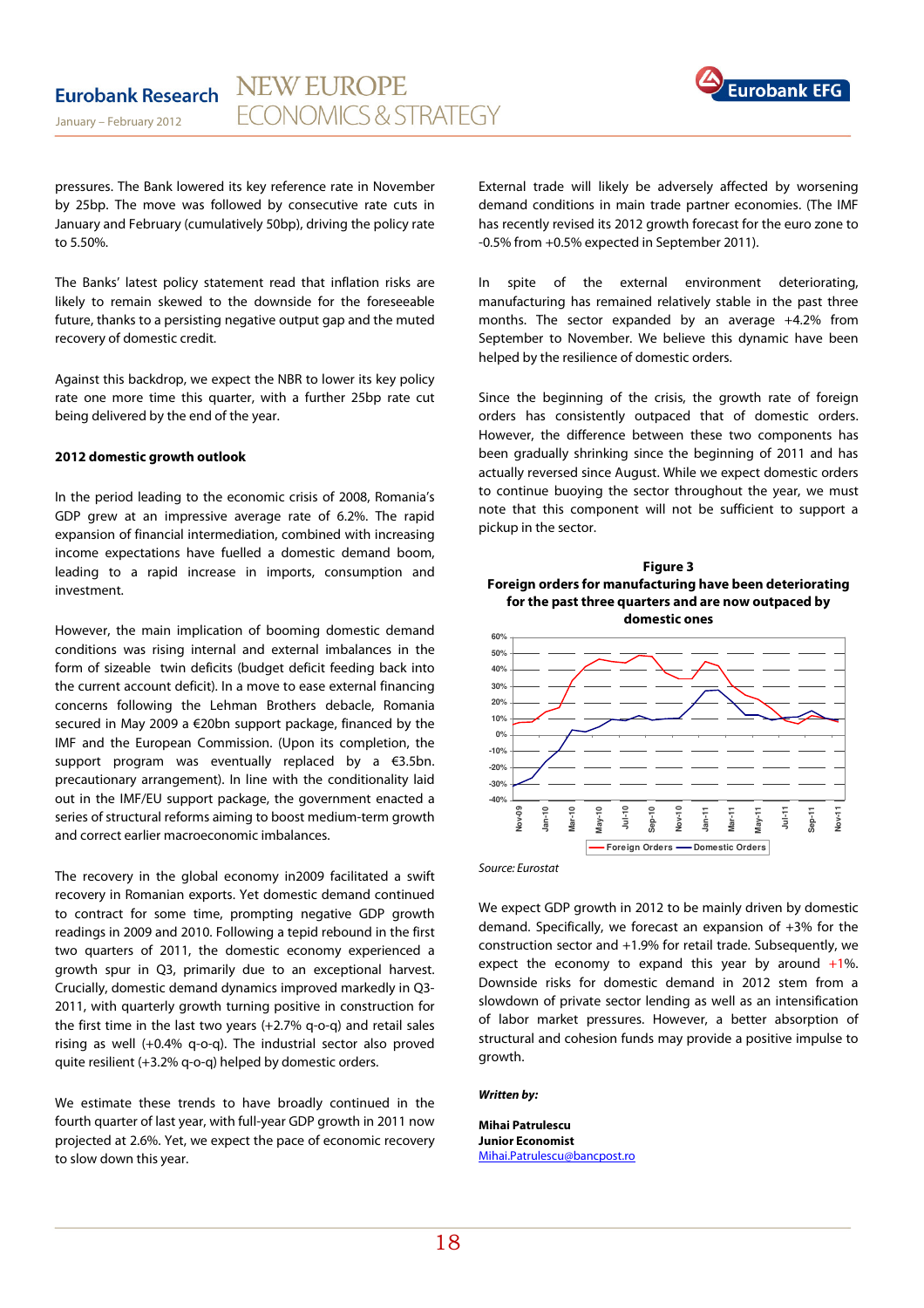

## II. New Europe – Country Analysis: **Serbia**

**IMF postponed the first review of the precautionary agreement on concerns about the endorsed budget of 2012**

- Inflation came down to 7% yoy in December, little above the NBS target range (4.5% +/-1.5%) in a very volatile year
- Weaker growth outlook and low supply side inflationary pressures keep Central Bank on an easing mode amidst financial markets turbulence. Central Bank cut interest rates by 25bps to 9.5%, bringing the overall cuts to 300 bps since the inception of the easing cycle;
- The IMF Executive Board meeting to consider the first review under the precautionary program has been postponed as the 2012 budget approved by parliament deviates from the program parameters. In our view, the probability of a collapse of the precautionary agreement is very limited

## Inflationary pressures receded in December for the eighth **month in a row. Inflation declined to 7%, but it is still exceeding the target band of the Central Bank (4.5 +/-1.5%) in a very volatile year**

Inflation registered last December the highest negative month on month reading since July 2009. Consumer prices scaled down to -0.9% mom/+7.0% yoy in December vs. +0.9% mom/+8.1% yoy in November. The categories with the highest increase on a yearly basis were alcohol and beverages (0% mom/+11.1% yoy), housing, water utilities and gas (-0.1% mom /+9.6% yoy) and transportation (0% mom /+9.4% yoy). Food prices, the main driver behind inflation in the past months, decelerated to -2% mom/+6.4% yoy in December, down from +1.2% mom/+8.8% yoy in November against a peak of +5.3% mom/+22.9% yoy in last March.

The December reading is the lowest in 2011, a very volatile year as long as inflation is concerned. Average inflation climbed to 11.2% in 2011, compared to 6.2% in 2010. Having rallied in the last quarter of 2010, inflation peaked at 14.7% yoy in April 2011. The inflation rally was predominantly driven by supply-side factors related primarily to domestic food and world energy prices. The food prices shock was exacerbated by the high weight of food-37.8%- in the consumption basket. High oil prices worldwide stemming from the geopolitical tensions in the Middle East (tensions peaked in Q1-2011) made things only

| Serbia: Eurobank EFG Forecasts           |                        |        |         |        |  |  |  |  |  |
|------------------------------------------|------------------------|--------|---------|--------|--|--|--|--|--|
|                                          | 2009                   | 2010   | 2011f   | 2012f  |  |  |  |  |  |
| Real GDP (yoy%)                          | $-3.5$                 | 1.0    | 1.9     | 1.5    |  |  |  |  |  |
| Inflation (yoy%)                         |                        |        |         |        |  |  |  |  |  |
| CPI (annual average)                     | 8.6                    | 6.8    | 11.2    | 5.5    |  |  |  |  |  |
| CPI (end of period)                      | 6.6                    | 10.3   | 7.0     | 6.0    |  |  |  |  |  |
| <b>Fiscal Accounts (%GDP)</b>            |                        |        |         |        |  |  |  |  |  |
| General Government Balance               | $-3.3$                 | $-3.6$ | $-4.6$  | $-4.3$ |  |  |  |  |  |
| Gross Public Debt                        | 34.8                   | 42.9   | 44.8    | 44.4   |  |  |  |  |  |
| Labor Statistics (%)                     |                        |        | Source: |        |  |  |  |  |  |
| Unemployment Rate (%of labor force, ILO) | 16.9                   | 20     | 20.0    | 19.0   |  |  |  |  |  |
| Wage Growth (total economy)              | $-3.5$                 | 7.5    | 8.3     | 5.0    |  |  |  |  |  |
| <b>External Accounts</b>                 | National Sources, IMF, |        |         |        |  |  |  |  |  |
| Current Account (% GDP)                  | $-7.2$                 | $-7.2$ | $-7.5$  | $-8.5$ |  |  |  |  |  |
| Net FDI (EUR bn)                         | 1.4                    | 0.9    | 1.7     | 1.0    |  |  |  |  |  |
| FDI / Current Account (%)                | 78.7                   | 39.9   | 65.0    | 75.0   |  |  |  |  |  |
| FX Reserves (EUR bn)                     | 10.6                   | 10.0   | 12.1    | 10.5   |  |  |  |  |  |
| <b>Domestic Credit</b>                   | 2009                   | 2010   | 02 11   | 0311   |  |  |  |  |  |
| Total Credit (%GDP)                      | 51.8                   | 61.6   | 59.5    | 59.0   |  |  |  |  |  |
| Credit to Enterprises (%GDP)             | 29.7                   | 34.4   | 33.3    | 32.8   |  |  |  |  |  |
| Credit to Households (%GDP)              | 17.3                   | 19.1   | 18.4    | 18.2   |  |  |  |  |  |
| Private Sector Credit (yoy)              | 14.3                   | 26.5   | 11.0    | 6.7    |  |  |  |  |  |
| Loans to Deposits (%)                    | 127.0                  | 144.6  | 148.8   | 143.9  |  |  |  |  |  |
| <b>Financial Markets</b>                 | Current                | 3M     | 6М      | 12M    |  |  |  |  |  |
| Policy Rate                              | 9.50                   | 9.00   | 8.50    | 9.00   |  |  |  |  |  |
| EUR/RSD                                  | 105.99                 | 106.00 | 110.00  | 110.00 |  |  |  |  |  |

Eurobank Research & Forecasting

worse. The implementation of administered prices hikes in gas and electricity prices contributed as well.

The absence of large second round effects from food prices led to inflation stabilization in following months. Inflation started gradually to retreat more visibly to the targeted band in the 2H.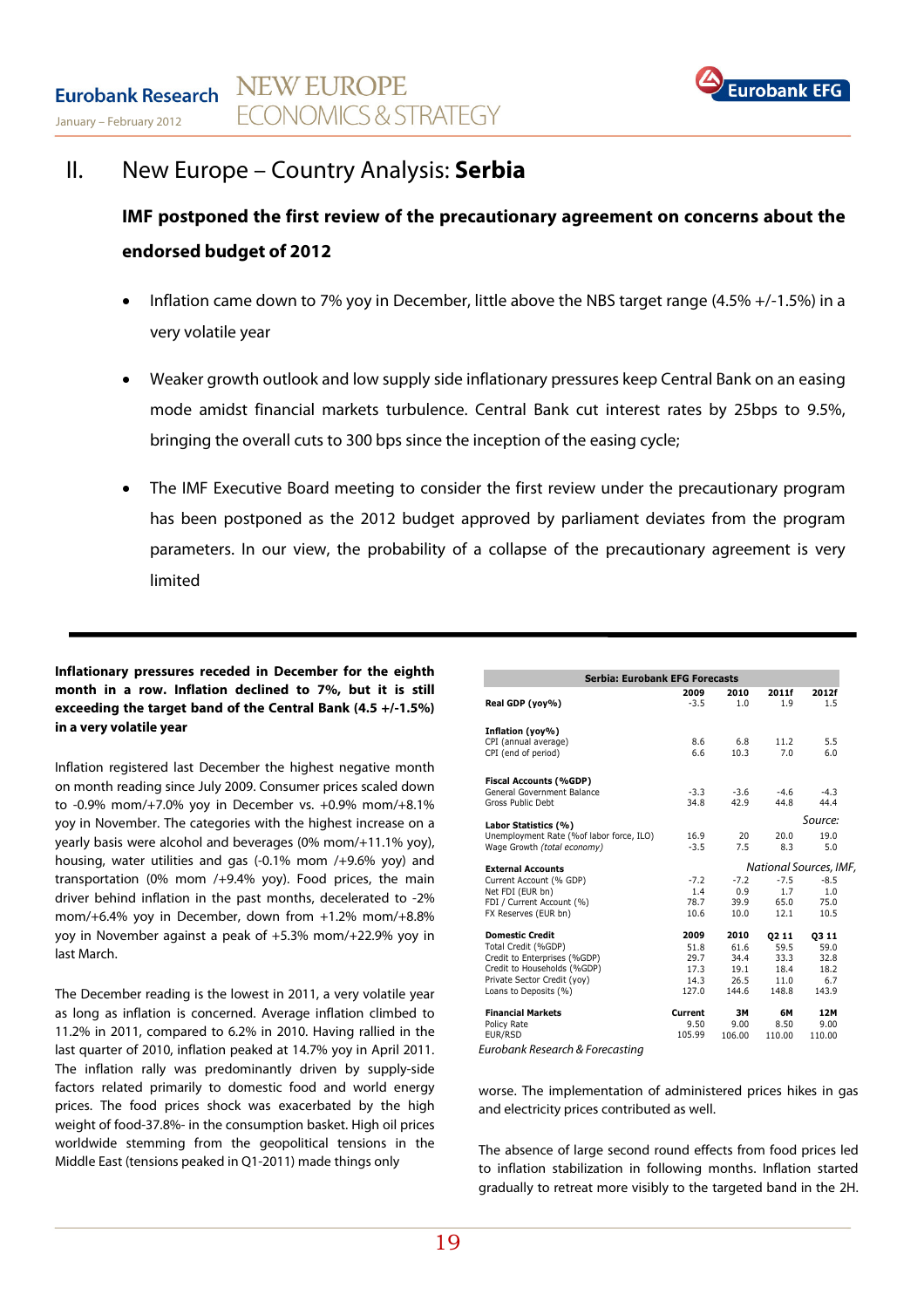

The positive impact of the new agricultural season, in effect from July, coupled with the favorable base effects from the absorption of the price shock resulted in a sharp decline of food prices. On top of that, low domestic demand pressures (retail sector in recession) contributed positively to the downward inflation trajectory.

The view that the inflation rally was the result of a short-lived supply side shock was supported in all our previous issues of New Europe Economics & Strategy. An illustration of the above is that core inflation (CPI without food-energy-tax-alcohol) never surpassed the upper bound of the Central Bank targeted band. In turn, the December reading stood close to the year end Central Bank target (4.5 +/-1.5%) and below its earlier inflation report projection.





Source: NBS, Eurobank Research

## **NBS cut rates further by 25bps in January. Since the inception of its easing cycle in early June the Central Bank, has cut rates by a cumulative 300bps from 12.5% to 9.5%.**

On January 12, the NBS lowered its key policy rate by a further 25 bps to 9.5%. This was the fifth rate cut since June  $7<sup>th</sup>$ , when NBS initiated its latest monetary policy easing cycle. This is in line with the results of the Bloomberg survey conducted ahead of the last policy meeting. According to the survey, the majority of participants (13 out of 23) expected a 25bps cut; seven expected rates to remain unchanged, two forecasted a 50 bps rate cut and one anticipated a rate increase.

In the statement released, the Central Bank reaffirmed the downward trend of inflation. More importantly, NBS repeated its previous forecast that inflation will probably undershoot the target tolerance band in Q1 (4.4%+/-1.5%). However, the Central Bank stressed that the latter may prove short-lived as a number of temporary factors will come into effect in Q1, pushing inflation to unsustainably low levels.



**Figure 2** 

More specifically, the Central Bank referred to favorable base effects from previously high food prices, the impact of temporary administrative caps on staple foods' profit margins during that period and the one-off effect of methodological changes in the calculation of fruit and vegetable prices. In turn, this will result in inflation bouncing back in Q2 (4.2+/-1.5%) and eventually stabilizing around the target band in Q3 (4.1% +/-1.5%).

Looking ahead, the Central Bank conditioned future rate actions on the materialization of risks stemming mainly from the Euroarea sovereign crisis, domestic fiscal policy and their impact on inflation. In that direction, there are a number of inter-related issues that will weigh in the future rates decision in our view:

- **Euroarea sovereign crisis:** The spillovers of the ongoing Euroarea sovereign crisis will most probably weigh negatively on capital inflows and trade flows. On the one hand, it will be hard for Serbia to repeat its previous year performance in terms of FDI and portfolio inflows in such a difficult external environment. On the other hand, the negative impact on the domestic growth outlook, mainly through the net exports channel, will be an incentive for the Central Bank to maintain an easing bias.
- **Dinar:** The fluctuations of the Dinar are not only a reflection of the country's risk premium but also have an indirect impact on inflation through imported materials. The Central Bank has estimated the pass through effect at 0.2-0.3 in the current quarter and 0.6 in the next 12 months.
- **Domestic fiscal policy**: As a rule of thumb, it is less likely to maintain fiscal discipline in an election year. Parliamentary elections are scheduled to take place in early May, the most probable date being May 6<sup>th</sup>. Lifting government spending restraints ahead of the elections could result in an inflation spike.
- **Inflation trajectory**: in the absence of a new supply side shock (potentially from energy prices, given the high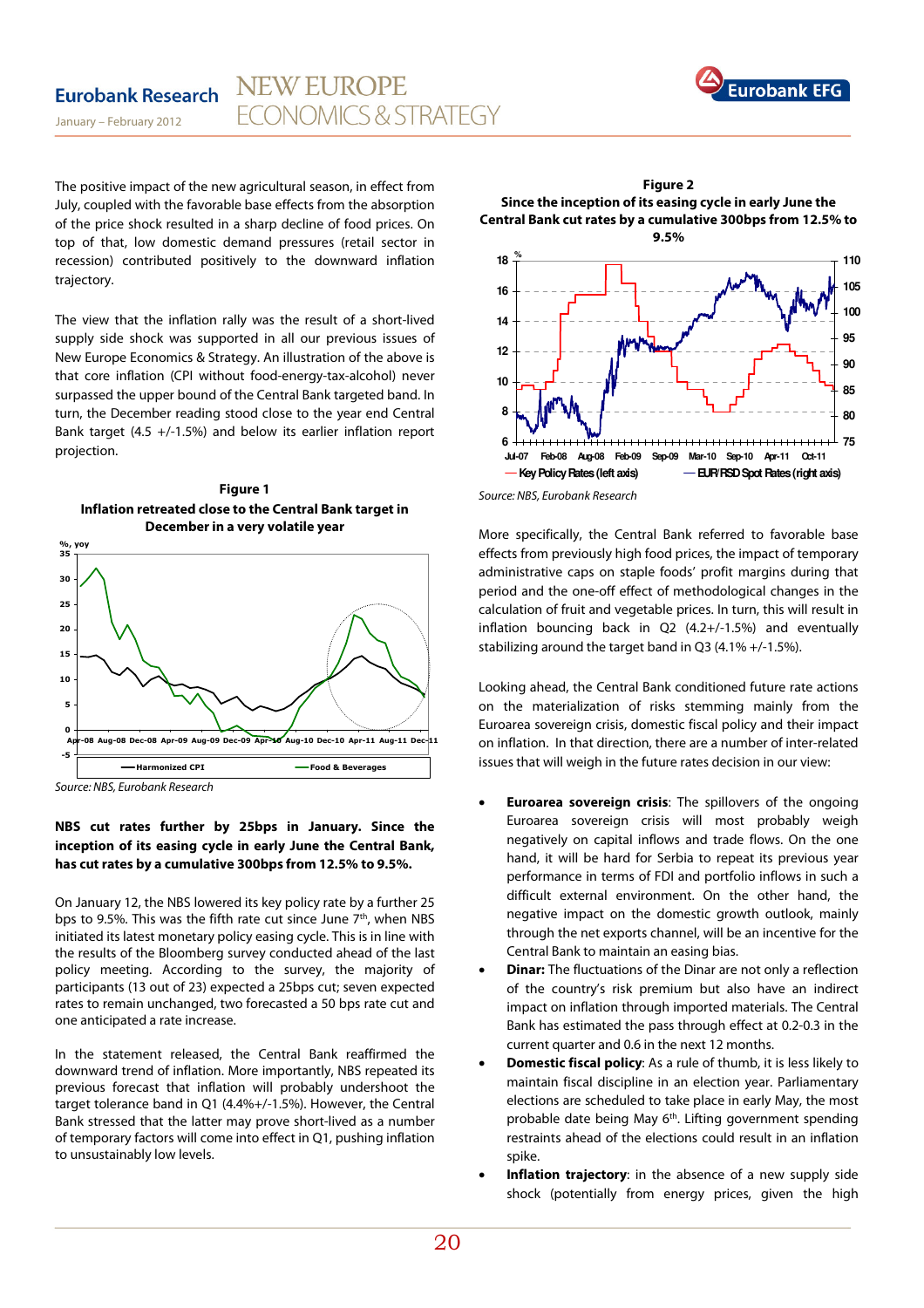

tensions in the Persian gulf), consumer prices will be easier to maintain on a downward trend, thus allowing more flexibility to the Central Bank

• **Credit conditions**: Credit dynamics have slowed significantly after the end of the state loan subsidies program. The rate cuts aimed in making lending in domestic currency more attractive, in line with the Central Bank dinarisation strategy. However, the results of stimulating domestic currency lending have been far from impressive.

In conclusion, we still hold the view that the Central Bank will maintain its easing bias in 1H-2012. During that period, provided no negative surprises occur on the inflation front, we still see room for additional 75-100 bps rate cuts from current levels. We anticipate that the level around 8.5% will be the bottom of the easing cycle. Thereafter, the Central Bank will be inclined to remain on hold for some time and even engage in tightening, depending on the outcome of the uncertainties described above.

## **The IMF Executive Board meeting to consider the first review under the precautionary program has been postponed as the 2012 budget approved by parliament deviates from the program parameters**

On January 19<sup>th</sup>, the IMF representative office in Serbia announced that the first review under the precautionary agreement-originally scheduled for December 23rd-was postponed. The rationale behind the decision to postpone is rooted in the 2012 budget framework. According to the IMF, the 2012 budget, which has been endorsed by the parliament, does not comply with the requirements of the program. More specifically, the issuance of public debt and guarantees and the projected implementation of investment projects are in excess of what would be consistent with the targets of the program for deficit and debt.

In principle, Serbia runs a precautionary agreement with the IMF since Aug  $31<sup>st</sup>$  2011, which succeeded the expired Stand-by Arrangement. Fiscal policies were in the epicenter of contentious negotiations between the government and the mission during the drafting of the agreement. The finalized agreement entailed the adoption of a revised budget deficit target of 4.25% of GDP in 2012-down from 4.5% in 2011-and in line with the fiscal rule to achieve a public debt to GDP ratio below the threshold of 45%. In addition, the government ought to introduce measures amounting to 0.75% of GDP, primarily on the revenue side but also to cap current expenditure. The parliamentary endorsement of the budget 2012-which was provided in late December-under these parameters was a prerequisite for the approval of the first review of the precautionary agreement.

However, the IMF assessed that the endorsed budget contains some investment projects which could jeopardize the budget targets. Those investment projects (e.g. the Aleksinac-Novi Pazar

gas pipeline) are either directly funded by the budget or the government has provided indirect state guarantees. Bearing in mind that the public debt to GDP ratio had already reached €15bn or 44.8% of the projected GDP in last November and the grim growth outlook ahead, the probability of debt breaching the 45% limit (set by the IMF induced fiscal responsibility law) is quite high. When that happens, the government is obliged by the law to submit a supplementary budget with additional fiscal tightening in order to ensure that debt ratio is brought back below the threshold. The timing is equally pressing given that parliamentary elections are only few months away.

In our view, the risk of an interruption of the precautionary agreement is limited. First of all, Serbian authorities have shown their commitment towards fulfilling the conditionalities of the previous regular Stand-by Arrangement. The precautionary agreement serves as a cushion in case of a new global downturn and reduces the sovereign risk premium of the country. That said, the outgoing government made limited use of the IMF funds under the regular SBA and has never made use of the funds in the precautionary agreement. On the other hand, the postponement sends a negative signal to the markets in a critical period. Serbia intends to issue short and long term debt worth RSD 304bn on the domestic market and also place RSD 104.4bn in Eurobonds most probably in Q4-2012.

**Written by** 

**Ioannis Gkionis Research Economist Coordinator of Macro Research**  igkionis@eurobank.gr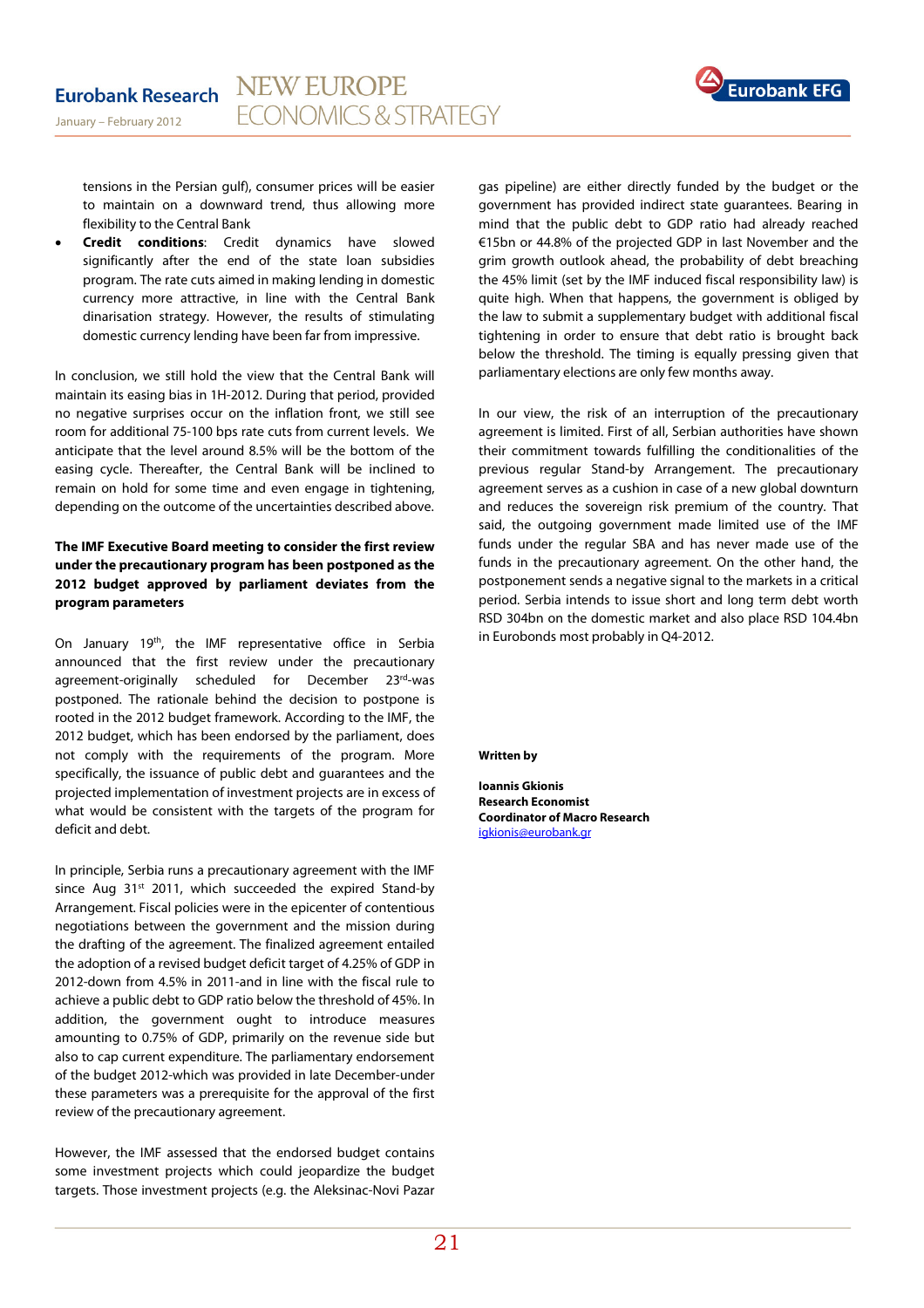January – February 2012



## II. New Europe – Country Analysis: **Turkey**

## **Economic slowdown underway**

- CBT keeps interest rates stable, maintains tightening bias
- Recent macroeconomic data suggest that overheating pressures are slowly ebbing
- 2011 inflation target missed, but last year's fiscal goal outperformed

### **Economic slowdown underway**

Turkey's economy grew by 9.6%yoy in the first nine months of 2011, primarily thanks to strong domestic demand. However, recent readings in a range of real activity and sentiment indicators suggest that a slowdown is already underway. Important drivers behind the latter development include tightened monetary and fiscal policies as well as worsening conditions in main trade partner economies. Since late 2010 the Central Bank of Turkey has endorsed a number of (broadly unconventional) policy measures aiming to contain rapid domestic credit expansion and short-term capital inflows. More recently, the Bank resorted to monetary tightening in order to alleviate rising inflationary pressures. Slowing domestic lending growth is expected to weigh on private consumption and investments in the period ahead, while a mild recession in the euro area – one of Turkey's main export partners – will likely take a toll on exports. The deceleration in annual GDP growth may be more evident in H1:2012 as a result of unfavorable base effects due to double-digit output gains recorded in the same period a year earlier. Conditional on a more convincing policy response to the euro area debt crisis by EU authorities in the period ahead, a mild recovery in domestic economic activity may be witnessed in the latter half of this year. Against this backdrop, we estimate that Turkish GDP decelerated to 4.5%yoy in Q4:2011, bringing the corresponding full-year reading to 8.2%yoy.. For this year, we have a 3.0% GDP growth forecast, acknowledging that the balance of risks to the domestic economic outlook remains skewed to the downside.

## **Unconventional monetary policy mix to remain in place for some time**

The lira's sharp depreciation last year aggravated domestic inflation pressures, forcing the Central Bank to resort to monetary tightening. Continuing along its earlier unconventional policy path, the CBT hiked in October 2011 its overnight lending rate by 350bps to 12.50%. Separately, it held the overnight borrowing rate stable at 5.00%. The key one-week repo rate was also kept unchanged at a record low of 5.75%.

| <b>Turkey: Eurobank EFG Forecasts</b> |         |        |                   |        |  |  |  |  |
|---------------------------------------|---------|--------|-------------------|--------|--|--|--|--|
|                                       | 2009    | 2010E  | 2011F             | 2012F  |  |  |  |  |
| Real GDP (yoy%)                       | $-4.8$  | 9.0    | 8.2               | 3.0    |  |  |  |  |
| <b>Private Consumption</b>            | $-2.3$  | 6.7    | 8.5               | 1.0    |  |  |  |  |
| Govern. Consumption                   | 7.8     | 2.0    | 10.0              | 3.0    |  |  |  |  |
| <b>Gross Capital Formation</b>        | $-19.0$ | 29.9   | 20.0              | 5.0    |  |  |  |  |
| Exports                               | $-5.0$  | 3.4    | 5.0               | 5.2    |  |  |  |  |
| Imports                               | $-14.3$ | 20.7   | 15.0              | 0.5    |  |  |  |  |
| Inflation (yoy%)                      |         |        |                   |        |  |  |  |  |
| CPI (annual average)                  | 6.3     | 8.6    | 6.4               | 8.0    |  |  |  |  |
| CPI (end of period)                   | 6.5     | 6.4    | 9.7               | 6.5    |  |  |  |  |
| <b>Fiscal Accounts (%GDP)</b>         |         |        |                   |        |  |  |  |  |
| Central Government Balance            | $-5.5$  | $-3.6$ | $-1.4$            | $-1.3$ |  |  |  |  |
| Gross Public Debt                     | 45.4    | 42.5   | 40.0              | 38.0   |  |  |  |  |
| Primary Balance                       | 0.1     | 0.8    | 1.9               | 2.0    |  |  |  |  |
| Labor Statistics (%)                  |         |        |                   |        |  |  |  |  |
| Unemployment Rate (%of labor force)   | 13.5    | 12.0   | 9.5               | 10.5   |  |  |  |  |
| <b>External Accounts</b>              |         |        |                   |        |  |  |  |  |
| Current Account (% GDP)               | $-2.3$  | $-6.5$ | $-9.5$            | $-8.0$ |  |  |  |  |
| Net FDI (USD)                         | 6.9     | 7.3    | 15.0              | 10.0   |  |  |  |  |
| FDI / Current Account                 | 46.9    | 12.0   | 20.0              | 15.0   |  |  |  |  |
| FX Reserves (USDbn)                   | 69.0    | 79.0   | 85.0              | 85.0   |  |  |  |  |
| <b>Domestic Credit</b>                | 04 10   | 01 11  | Q <sub>2</sub> 11 | 03 11  |  |  |  |  |
| Total Credit (%GDP)                   | 43.0    | 40.3   | 44.6              | 47.6   |  |  |  |  |
| Credit Private Sector (%GDP)          | 40.9    | 38.6   | 43.0              | 46.0   |  |  |  |  |
| FX Credit/Total Credit (%)            | 21.0    | 22.2   | 22.5              | 24.6   |  |  |  |  |
| Private Sector Credit (%yoy)          | 44.0    | 44.8   | 43.3              | 44.9   |  |  |  |  |
| Loans to Deposits                     | 85.7    | 89.5   | 93.8              | 96.1   |  |  |  |  |
| <b>Financial Markets</b>              | Current | зм     | 6M                | 12M    |  |  |  |  |
| Policy Rate (1-week repo)             | 5.75    | 5.75   | 5.75              | 5.75   |  |  |  |  |
| USD/TRY (where applicable)            | 1.75    | 1.77   | 1.75              | 1.70   |  |  |  |  |

Source: National Sources, Eurostat, IMF, Eurobank Research & Forecasting

Policy rates have remained unchanged since then, but the CBT announced in December that it would start holding 1-month repo auctions as well. Along these lines, the Central Bank presently extends liquidity to markets primarily through its oneweek (5.75%) and one-month repo (10.50%) auctions as well as through its overnight lending facility (12.50%). As a result, the funding costs in the interbank market remain bounded within a corridor of the lowest and highest rates. When the CBT opts to tighten monetary conditions it will lower the amounts available through the one-week repo and provide the rest of liquidity necessary through the other two more expensive options. If it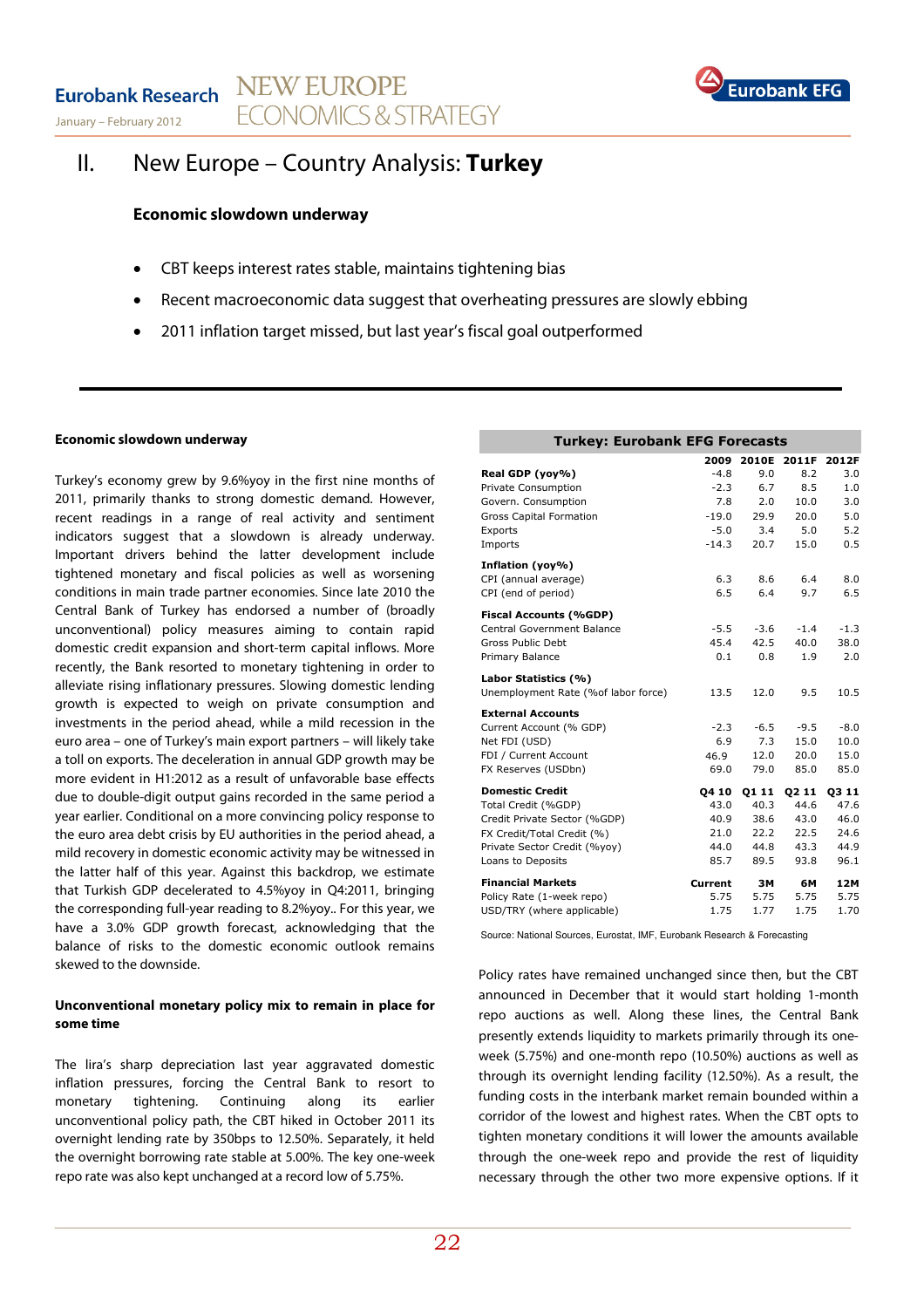

aims for the opposite it will offer most of the funding required through the cheaper one-week repo tenders.

Effectively, the aforementioned policy shifts the average cost of interbank funding to the direction desired (Graph 1). Moreover, it seems that lending conditions have tightened significantly since last October. Indicatively, in early January, when the amount of effective monetary tightening reached a maximum under the current policy strategy, the CBT's weighted average cost of funds stood just below 12.00%, which translates into more than 600bps of tightening since October. Since then, the average rate has stabilized at around 7.50%, which still points to a considerable amount of monetary tightening beyond the key 1-week repo rate of 5.75%. The current policy mix permits significant monetary flexibility, allowing the CBT to deviate from its past strategy of considering changes in the 1-week repo rate only once a month.

The decision to employ a policy corridor appears to have initially confused some market participants, but the CBT's strategy has lately become more transparent and better communicated to the markets. In all, we anticipate the CBT to maintain its hawkish bias and its rather unconventional policy mix for most, if not for all, of 2012. In view of lingering upside risks to inflation a rate hike in the overnight lending rate can not be ruled out, at present. However, we assign a rather limited probability for such a move as the domestic economy is braced for a soft landing this year and the Central Bank's current strategy has already provided substantial monetary tightening as well as policy flexibility.

#### **CBT keeps interest rates stable, maintains tightening bias**

At its MPC meeting In January, Turkey's central bank (CBT) kept interest rates stable, maintaining its tightening bias. In a rather unexpected move, the Central Bank announced it would replace its regular daily FX auctions with intraday tenders (to be held when necessary), with an upper limit of \$500mn. The announcement did not have any significant impact on the lira's main exchange rates.

Separately, at its January meeting the CBT also announced it would increase the quantity offered through its 1-month repo auctions to TRY20bn for the January 27-February 12 period from a maximum total funding amount of TRY12bn set in December when the bank introduced repo auctions of such tenure. The CBT also raised the maximum amount provided at each tender to TRY5bn from TRY3bn previously. The increased 1-month repo auction amounts suggest limited monetary tightening as the CBT appears to be in favor of increasing its lending capacities through the more expensive 1-month repo tenders. In return, banks are offered a longer lending maturity and lower shorter-term risks.

In the policy statement accompanying the January MPC meeting, the CBT expressed confidence over its current policy mix, noting that a rebalancing between domestic and external demand is underway and that the adjustment in the current account will continue in the period ahead. The Committee also acknowledged that inflation (+10.6%yoy in January) would remain at high levels in the short-term but highlighted that the monetary tightening delivered since October should limit second-round pressures and accelerate disinflation, particularly in Q4, 2012.

**Figure 1 Substantial monetary tightening delivered since October 2011**



Source: Central Bank, Bloomberg, EFG Istanbul Equities, EFG Eurobank Research

### **Recent macroeconomic data suggest overheating pressures are slowly ebbing**

According to the most recent macroeconomic data there is increasing evidence that the CBT's unconventional policy mix appears to be bearing fruit. Notably, November's current account deficit (CAD) shrunk for the first time in two years. The 12-month trailing deficit eased to \$77.8bn in November (ca 10%-ofprojected GDP) from a record peak of \$78.6bn in the prior month, marking an improvement for the first time in 26 months. Excluding energy imports, the adjustment was more evident with the 12-M tralling CAD shrinking to \$24.7bn, its lowest level in 6 months. The main factor behind the recent adjustment in the current account deficit is a narrowing trade shortfall and strong tourism revenues.

In spite of the recent signs of improvement, the current account shortfall remains a key vulnerability for the Turkish economy. Its adjustment has further to run and the high reliance on shortterm capital inflows for its financing deems the country susceptible to sudden swings in global risk appetite.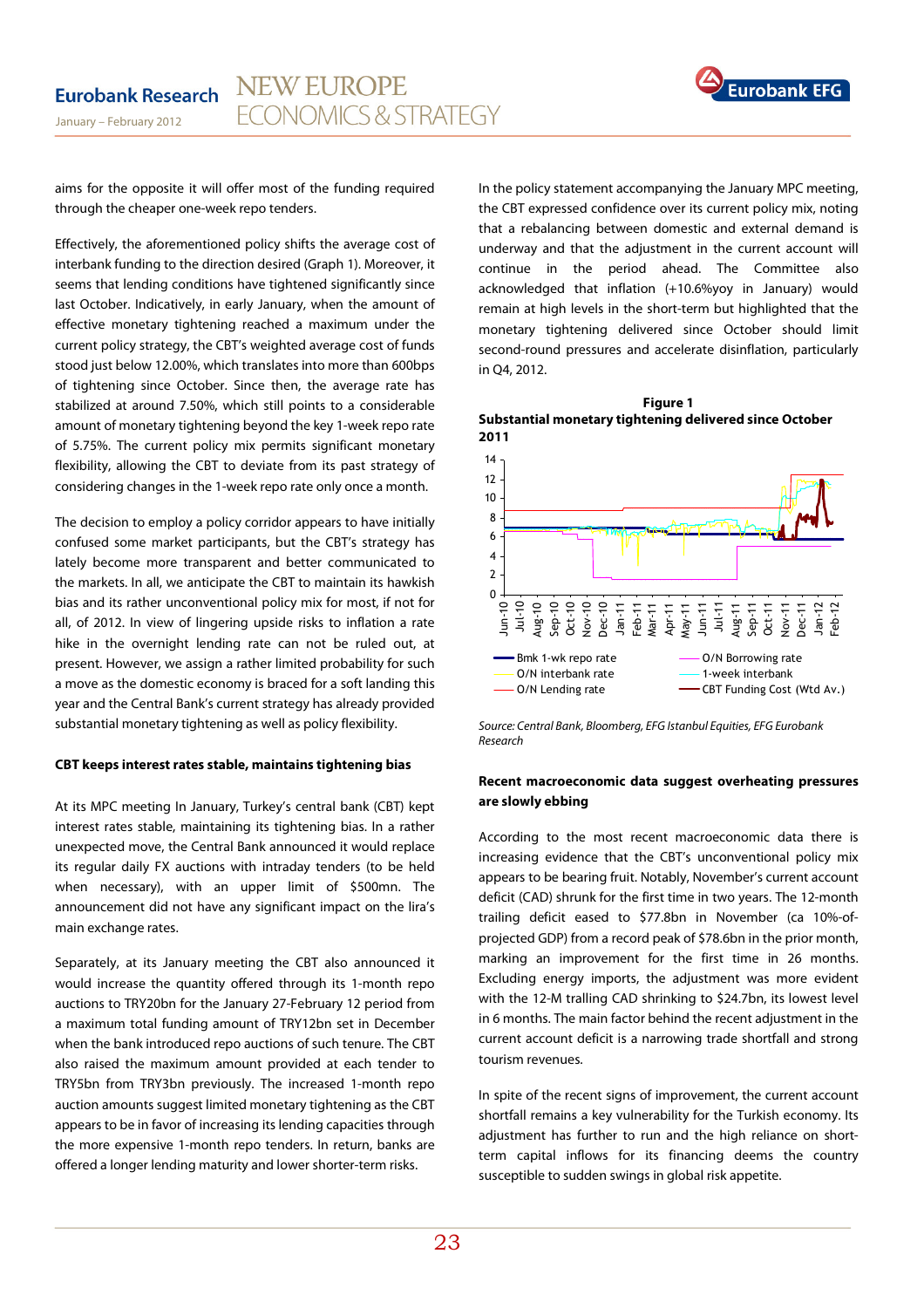## **Eurobank Research**



January – February 2012



Source: CBT, National Statistics, EFG Eurobank

In another indication of slowing domestic demand dynamics, Banking Regulation and Supervision Agency (BDDK) data showed that the growth of total bank lending to the domestic economy slowed to ca 26%yoy in the last week of January (Graph 3). This compares with a multi-year high of 39.33%yoy in August 2011. Similarly, growth of consumer loans also decelerated that week to 27.8%yoy from a 2-year high of 38.7% in July, sliding further towards the CBT's 25% target.



Source: CBT, BDDK, EFG Eurobank Research

#### **2011 inflation target missed…**

Consumer price inflation breached last year the CBT's 5.5% target for end-2011 coming in at 10.45%yoy in December and outpacing the Central Bank's year-end forecast of 8.3%. Continuing along its upside trend, inflation outpaced expectations and came in at 10.61%yoy in January. The latest annual reading remained in double digit territory for the second month running; it was the highest in three years and more than

double the 5.0% CBT end-2012 target. The recent increase primarily stemmed from higher food prices, the lira's pass through and administrative price hikes. In a similar vein, core inflation I index (excl. food, energy, alcohol, tobacco, gold) picked up pace in January with the annual rate hitting a near 5 year peak of 8.42%yoy. Against this backdrop inflation will likely remain elevated in the coming months. Our baseline scenario for year-end is that annual CPI will ease below 7.0% yoy, primarily thanks to weakening domestic demand and tightened monetary and fiscal conditions. Our forecast is broadly in line with the CBT's which in its latest inflation report released in late January revised upwards its inflation projection for end-2012 to 6.5% from 5.2% earlier. Upside risks to our forecast lie in the face of second round effects and higher wage growth.

### **… but 2011 fiscal goal outperformed**

With regards to Turkey's fiscal performance in 2011, Turkish Finance Minister Mehmet Simsek said earlier in January that the state budget ran a TRY17.44bn (~\$9.69bn) deficit, equivalent to 1.4%-of-GDP. This marks a near 60%yoy narrowing compared to the prior year when the government's budget gap stood at 3.6% of-GDP. Last year's realization also outperformed the target of 1.7%-of-GDP and was primarily boosted by higher tax revenues. The Finance Minister added that the improvement would have been higher in the absence of infrastructure expenditure of TRY11.1bn realized after the Van earthquake. Adding to the positive tone, the primary surplus, which excludes interest payments on government debt, tripled to TRY24.77bn last year. The government passed in parliament in late December this year's budget, which envisages a central government deficit of TRY21.1bn or 1.5%-of-GDP. Expenditure is planned to amount to TRY350.9bn, while revenues are envisioned at TRY329.8bn and the primary surplus is seen at TRY29.2bn (around 2%-of-GDP). However, pro-cyclical factors that boosted last year's revenue collection are unlikely to favor in 2012. In addition, in view of growing global headwinds, the 4% growth forecast assumed in the Medium Term Programme for 2012-2014 is overly optimistic, which adds to upside risks to the 1.5%-of-GDP deficit target. Even so, the government has reiterated several times in recent months its commitment to fiscal discipline. In late October, it endorsed measures - e.g. tax hikes on vehicles, tobacco and alcohol aiming to generate additional revenues of TRY5.5bn and to contain widening pressures on the current account deficit. It has also left the door open for further tax measures depending on global developments.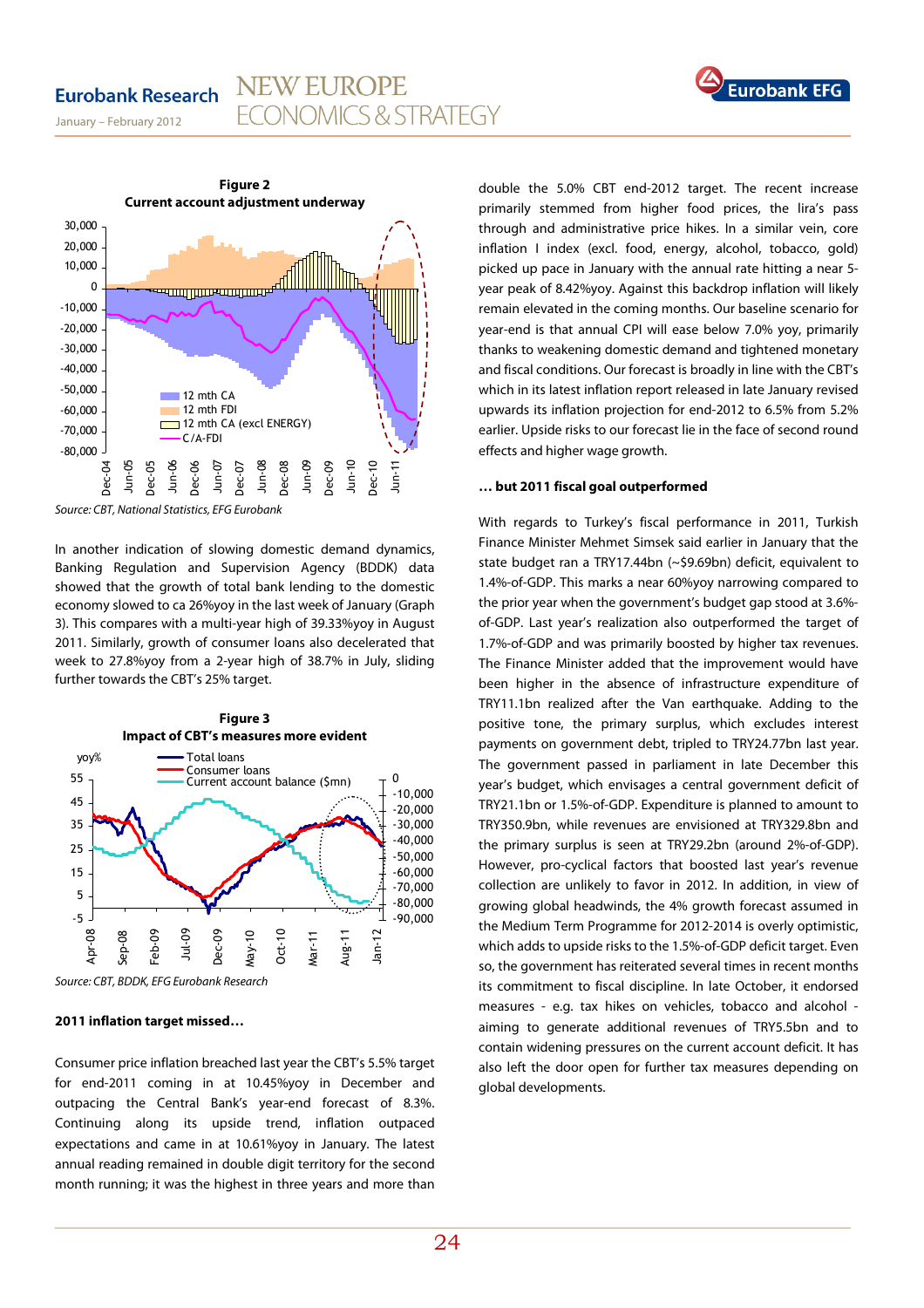## NEW EUROPE<br>ECONOMICS & STRATEGY **Eurobank Research**

January – February 2012



Source: National statistics, Ministry of Finance, MTP 2012-2014, Eurobank EFG Research

#### **Written by**

**Galatia Phoka Emerging Markets Analyst**  gphoka@eurobank.gr

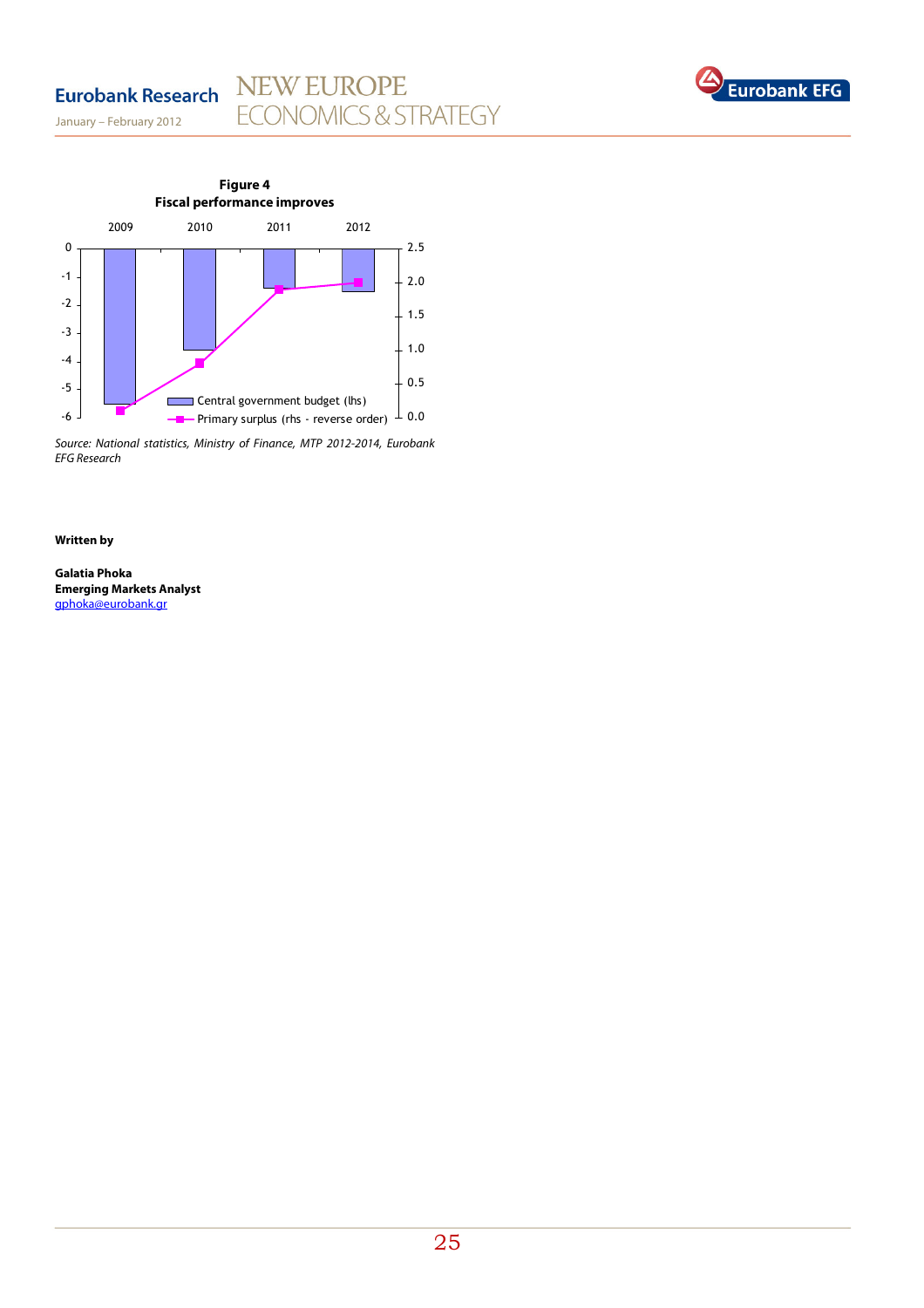

## II. New Europe – Country Analysis: **Ukraine**

**Worsening growth outlook increases susceptibility to external shocks, sudden shifts in global investor sentiment** 

- Negotiations to unfreeze IMF programme continue
- Domestic disinflation process accelerates on lower food prices
- NBU cuts key overnight refinancing rates by 25bps
- Corporate lending continues to drive domestic credit recovery

### **Worsening growth outlook increases susceptibility to external shocks, sudden shifts in global investor sentiment**

GDP accelerated to 6.6% yoy in Q3-11, largely due to a good harvest which saw agricultural output recording a double-digit increase. However, growth prospects appear to have deteriorated during fourth quarter of last quarter, affected mainly by slower external demand. This apparently affected domestic industrial production, with output growth contracting by 0.5% yoy in December, following a notable deceleration to +3.8% yoy in the prior month. A worsened external growth and lingering instability in international markets are rendering Ukraine increasingly vulnerable to sudden swings in global investor sentiment. That is, especially in view of the country's lingering external imbalances and its significant dependence on commodities exports. On a more positive note, increased private consumption and investments ahead of EURO 2012 (European Football Championship) may partly counterbalance the dampening impact of weaker exports on domestic GDP growth in 2012. Yet, the evolution of domestic demand dynamics in the period ahead will crucially depend on the availability of credit. On that account, a prompt resumption of the IMF programme could help a great deal towards securing significant financing to cover external imbalances, stabilise expectations and reduce external funding costs. All in all, we anticipate GDP growth to fall to 3.0% yoy in 2012 from projected 4.8% yoy in 2011.

#### **Negotiations with the IMF continue**

Many meetings between Ukrainian officials and IMF representatives took place in recent weeks to discuss a resumption of the IMF programme. As a reminder, the IMF approved a 29-month Stand-By-Arrangement for Ukraine on Juy 29, 2010, with the country having already received two tranches

| <b>Ukraine: Eurobank EFG Forecasts</b> |         |        |        |        |  |  |  |  |
|----------------------------------------|---------|--------|--------|--------|--|--|--|--|
|                                        | 2009    | 2010   | 2011f  | 2012f  |  |  |  |  |
| Real GDP (% yoy)                       | $-14.8$ | 4.2    | 4.8    | 3.0    |  |  |  |  |
| Private Consumption                    | $-14.9$ | 7.0    | 9.9    | 6.5    |  |  |  |  |
| Government Consumption                 | $-2.4$  | 2.7    | 0.4    | 1.0    |  |  |  |  |
| <b>Gross Capital Formation</b>         | $-53.5$ | 15.4   | 22.5   | 15.0   |  |  |  |  |
| Exports                                | $-22.0$ | 4.5    | 6.2    | 5.0    |  |  |  |  |
| Imports                                | $-38.9$ | 11.1   | 12.0   | 10.0   |  |  |  |  |
| Inflation (% yoy)                      |         |        |        |        |  |  |  |  |
| CPI (annual average)                   | 16.0    | 9.4    | 8.0    | 8.5    |  |  |  |  |
| CPI (end of period)                    | 12.3    | 9.1    | 4.6    | 7.5    |  |  |  |  |
| Fiscal Accounts (% GDP)                |         |        |        |        |  |  |  |  |
| General Government Balance             | $-8.7$  | $-6.5$ | $-4.2$ | $-3.0$ |  |  |  |  |
| Gross Public Debt                      | 35.3    | 41.7   | 42.4   | 43.0   |  |  |  |  |
| Labor Statistics (%)                   |         |        |        |        |  |  |  |  |
| Unemployment Rate (% of labor force)   | 9.6     | 8.8    | 8.0    | 7.9    |  |  |  |  |
| Wage Growth (real - private sector)    | $-9.9$  | 6.7    | 13.2   | 10.0   |  |  |  |  |
|                                        |         |        |        |        |  |  |  |  |
| <b>External Accounts</b>               |         |        |        |        |  |  |  |  |
| Current Account (% GDP)                | $-1.5$  | $-2.1$ | $-5.3$ | $-4.8$ |  |  |  |  |
| Net FDI (bn USD)                       | 4.7     | 5.8    | 5.9    | 6.0    |  |  |  |  |
| FDI / Current Account                  | 268.7   | 190.8  | 65.0   | 60.0   |  |  |  |  |
| FX Reserves (bn USD)                   | 26.5    | 34.6   | 31.2   | 30.0   |  |  |  |  |
| <b>Domestic Credit</b>                 | 2009    | 2010   | 02 11  | 03 11  |  |  |  |  |
| Total Credit (% GDP)                   | 79.1    | 66.9   | 64.7   | 62.7   |  |  |  |  |
| Credit to Enterprises (% GDP)          | 50.5    | 45.8   | 45.5   | 44.6   |  |  |  |  |
| Credit to Households (% GDP)           | 26.4    | 19.1   | 17.4   | 16.2   |  |  |  |  |
| FX Credit/Total Credit (%)             | 50.8    | 46.0   | 44.4   | 42.1   |  |  |  |  |
| Private Sector Credit (% yoy)          | $-3.1$  | 0.4    | 5.2    | 5.4    |  |  |  |  |
| Loans to Deposits                      | 215.9   | 175.9  | 166.0  | 169.0  |  |  |  |  |
| <b>Financial Markets</b>               | Current | ЗΜ     | 6М     | 12M    |  |  |  |  |
| Policy Rate                            | 7.75    | 7.75   | 7.75   | 7.75   |  |  |  |  |
| USD/UAH                                | 7.98    | 8.00   | 7.99   | 8.10   |  |  |  |  |
|                                        |         |        |        |        |  |  |  |  |

Source: NBU, IMF, Bloomberg, Eurobank Research

amounting to \$3.4bn. The third tranche scheduled for March 2011 has been delayed as the Cabinet failed to meet a key programme conditionality calling for an increase in domestic gas prices rise and radical pension system reforms. The remaining available funds under the present SBA amount at \$11.7bn (ca. 9.5% of GDP). As of the time of writing this report, no specific agreement has been reached for a renewal of the Stand-By-Arrangement. The key stumbling block remains the issue of raising household gas tariffs. The official position of Ukrainian government on the latter issue is that it can offset the losses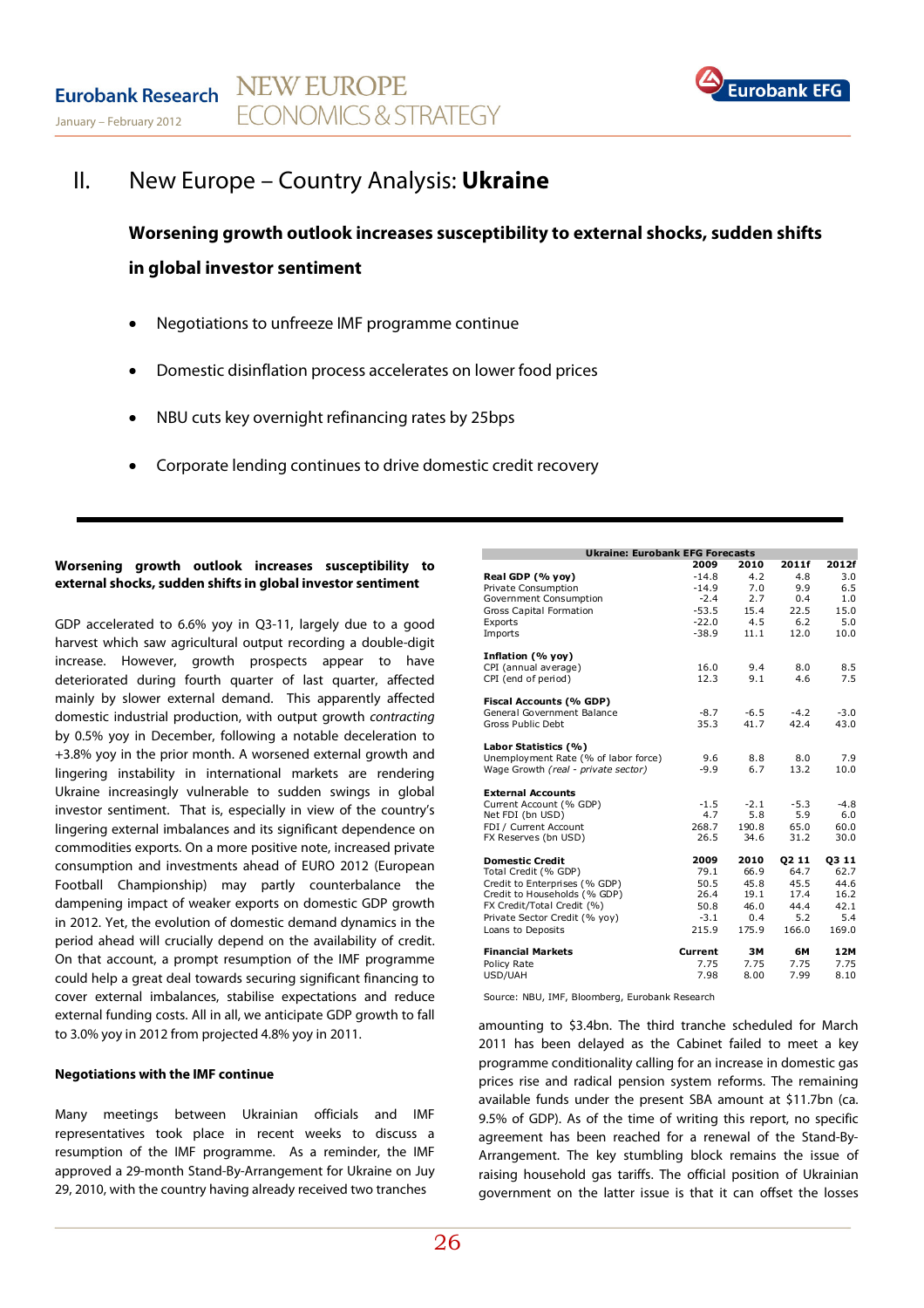

made as a result of applied gas subsidies by implementing budget cuts in other areas. A potential gas deal with Russia would help to break the impasse in IMF-Ukraine negotiations as a significant discount in imported gas prices could potential alleviate the need for a sizable increase in household consumption tariffs. However, if Ukraine's external accounts deteriorate further and pressures on the hryvnia mount, domestic authorities will have little choice but to agree on unpopular measures, such as household utility tariffs, even though 2012 is an election year - Ukrainian parliamentary election are scheduled for October this year.

## **Current account widens slightly on large increase in income deficit**

The current account deficit widened slightly in November, reaching \$1.6bn from \$1.5bn a month earlier. The slight deterioration was mainly on the back of a strongly negative income balance as a result of increase dividend payments abroad (-\$677mn vs. -\$189mn in October), which are likely to prove oneoff. On a more positive note, the merchandise trade deficit narrowed in November to \$1.2bn from \$1.5bn in the prior month, but this was solely the result of an upsurge in agricultural exports. On the other hand, metals and machinery exports continue to decelerate.

The Capital and Financial Account turned positive to \$746mn in November, after recording a deficit of \$93mn in October. At the same time, FDI kept on tapering, hitting a two-year low of \$148mn. Year-to November 2011, FDI reached \$5.8bn compared to \$5.6bn in the same period a year earlier.

While the current account deficit continued to widen in H2-2011, external financing has become more challenging. The cumulative current account deficit reached \$8.7bn in Jan-Nov 2011, recording a \$6.6bn increase from the same period a year earlier. Export growth slowed due to weaker external demand and softer commodity prices, but the adjustment of imports has lagged. Higher risk aversion in capital markets has increased external borrowing costs and reduced availability of financing sources for both the public and private sectors. All in all, we anticipate the 2011 current account gap to close to 5.3% of GDP.

## **Inflation decelerates further on lower food prices**

Consumer prices in Ukraine fell to 3.7% yoy in January from 4.6% yoy in December and its peak of 11.9% yoy in June 2011. The deceleration of January CPI was, once again, mainly attributed to lower food prices. The latter decelerated to 0.6% yoy in January from 1.7% yoy in the prior month. On the other hand, transport (18.3% yoy) and utilities (10.0% yoy) remain the main drivers of domestic inflation, mostly as a result of high fuel costs. We expect average inflation to increase to 8.5% yoy in 2012 from 8.0% yoy in the prior year, main as a result of higher utility tariffs.

#### **Corporate lending continues to drive the credit recovery**

Total credit growth decelerated to 9.1% yoy in November from 10.2% yoy in the prior month. This was attributed to household lending, which contracted by 4.6% yoy, while corporate loans accelerated to 15.0% yoy. Corporate lending continued to drive the credit recovery in 2011 supported by favourable export conditions in the first semester. Moreover, since last March there has been a recovery in private sector lending denominated in local currency, as economic stabilization and strong growth in real wages supported consumption. (Figure 1)

**Figure 1 Recovery in local currency private sector lending supported by strong real wages growth** 



Source: National Bank of Ukraine, Eurobank Research

Total deposits decelerated in November to 16.8% yoy from 18.8% yoy recorded in the prior month, the growth standing at 13.2% year-to-November. Deposits growth was quite healthy in 2011 on the back of stabilizing domestic economic conditions and improving household confidence. (Figure 2)

## **Figure 2 Healthy deposits growth in 2011 on the back of improving household confidence, stabilizing domestic economic conditions**



Source: National bank of Ukraine, Eurobank Research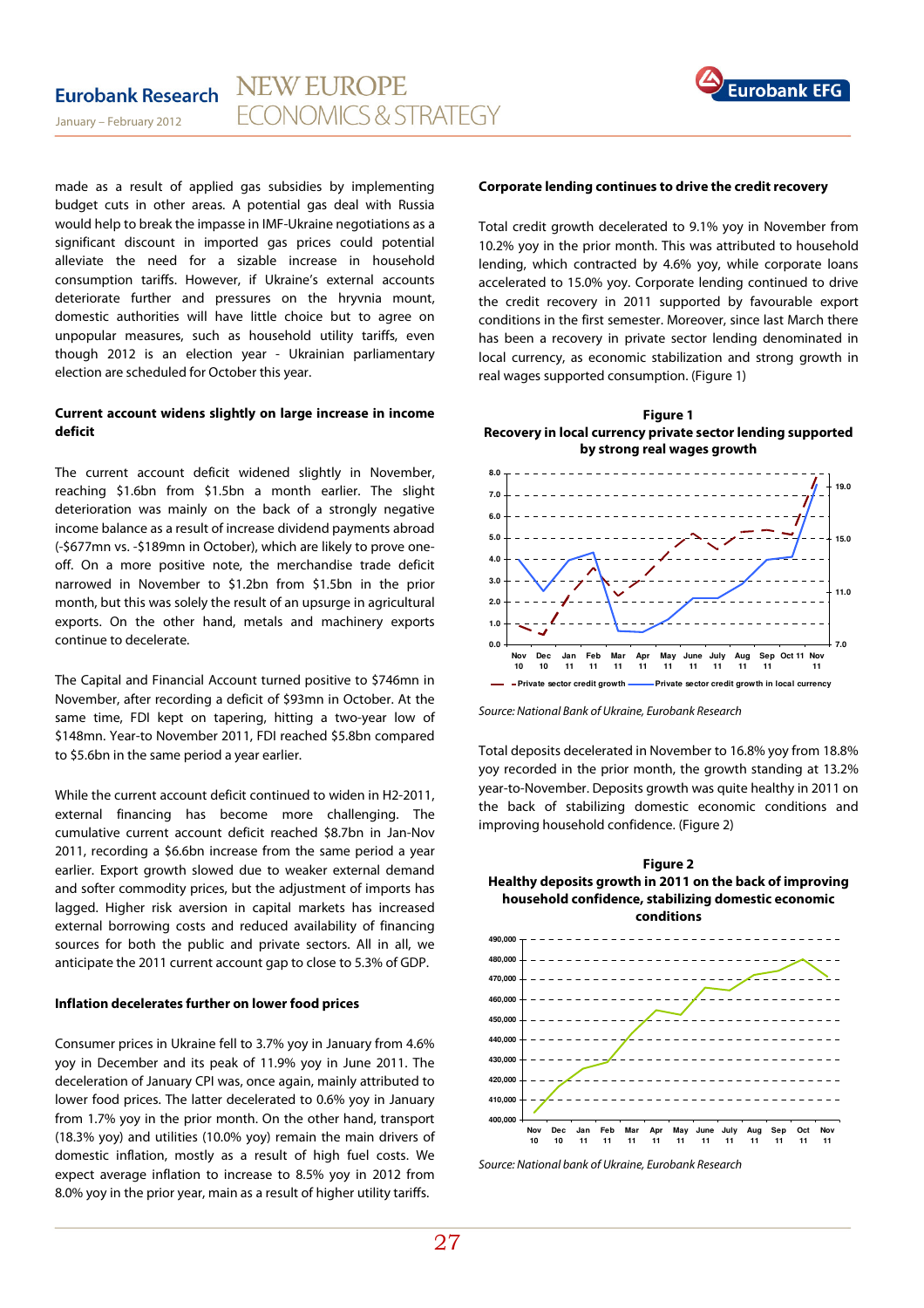

Non-Performing-Loans (NPLs) keep decelerating; in November 2011 they decreased by 3.2% mom and by 5.3% year-to-November. (Figure 3) Accordingly, the NPLs to total loans ratio stood at 10.0% in November from 11.5% at the beginning of 2011.





Source: National Bank of Ukraine, Eurobank Research

**Written by** 

**Dr. Stella Kanellopoulou Research Economist**  Skanellopoulou@eurobank.gr